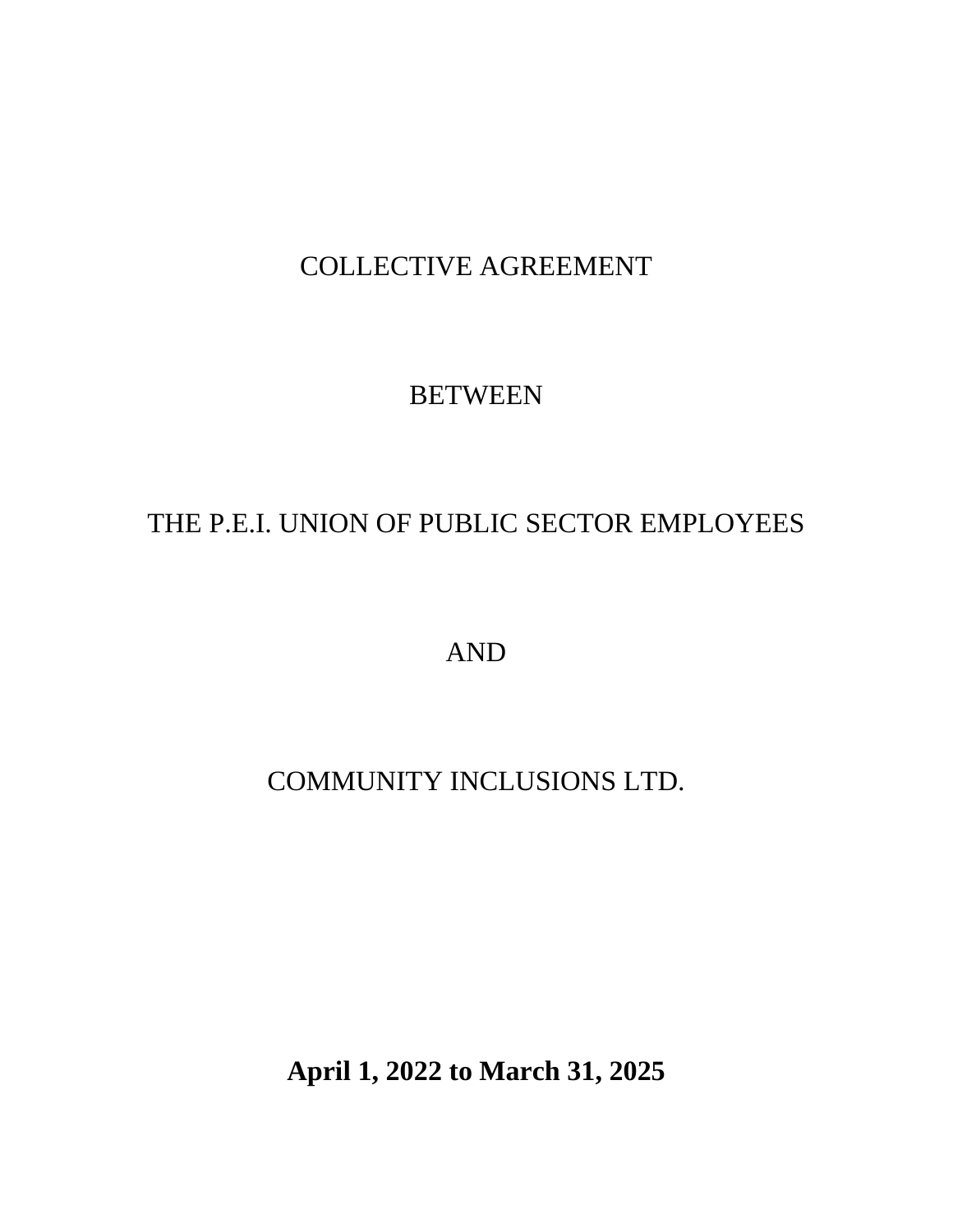# **INDEX**

| ARTICLE 13 - COMPENSATION ON PROMOTION BY COMPETITION OR  11 |  |
|--------------------------------------------------------------|--|
|                                                              |  |
|                                                              |  |
|                                                              |  |
|                                                              |  |
|                                                              |  |
|                                                              |  |
|                                                              |  |
|                                                              |  |
|                                                              |  |
|                                                              |  |
|                                                              |  |
|                                                              |  |
|                                                              |  |
|                                                              |  |
|                                                              |  |
|                                                              |  |
|                                                              |  |
|                                                              |  |
|                                                              |  |
|                                                              |  |
|                                                              |  |
|                                                              |  |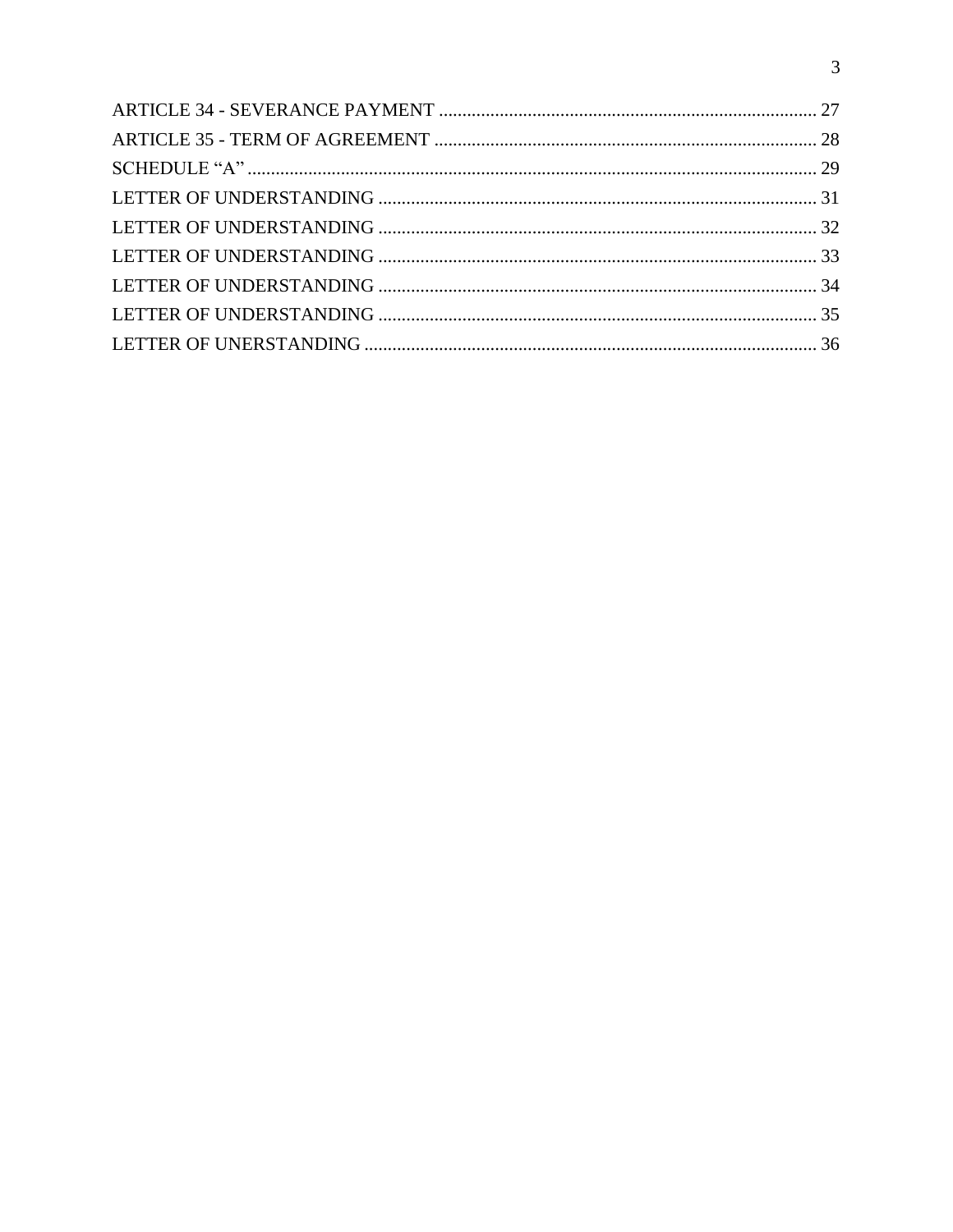#### <span id="page-3-0"></span>**ARTICLE 1 - PURPOSE OF AGREEMENT**

1.01 The purpose of this agreement is to maintain harmonious and mutually beneficial relationships between the Employer and the employees as represented by the Union, to set forth certain terms and conditions of employment relating to remuneration, hours of work, employee benefits and general working conditions affecting employees covered by this agreement.

#### <span id="page-3-1"></span>**ARTICLE 2 - DEFINITIONS**

- 2.01 "Bargaining unit" means all employees covered under PEI Labour Relations Board Certificate Order #01-00 dated April 4, 2000.
- 2.02 "Casual employee" means an employee who is employed to work on a day-to-day basis as required. Casual employees are not considered to be filling permanent positions. **The Employer may use casual employees for one-on-one work.**

Casual employees shall be subject to and benefit from the following articles:

- 1 Purpose of Agreement 15 Acting Pay
- 
- 4 Public Legislation 22.01 Training and Development
- 5 Management Rights 23 Grievance and Arbitration
- 6 Employee Rights 26 Safety and Health
- 7 Union Security 27 Joint Consultation
- 
- 
- 
- 
- 
- 
- 3 Recognition 16.01 Injury on Duty
	- 19.06 Statutory Holidays
	-
	-
	-
	-
	-
- 8 Information 28 Correspondence
- 9 Bulletin Boards 29 Continuance of Operations
- 10 Hours of Work 30 Agreement Reopener
- 11 Rates of Pay 31 Expenses and Allowances
- 12 Overtime 35 Term of Agreement
- 14 Standby and Callback Schedule "A" Rates of Pay
- 2.03 "Continuous employment" means the most recent period of uninterrupted employment. Continuous employment shall only be deemed to be interrupted if any of the following occur: a layoff, resignation or dismissal for just cause without reinstatement.
- 2.04 "Day" means a working day unless otherwise stipulated in this agreement.
- 2.05 "Employee" means a member of the bargaining unit who is employed by the Employer for remuneration.
- 2.06 "Employer" means Community Inclusions Ltd.
- 2.07 "Leave of Absence" means absence from work with permission.
- 2.08 "Party" means the Employer or the Union.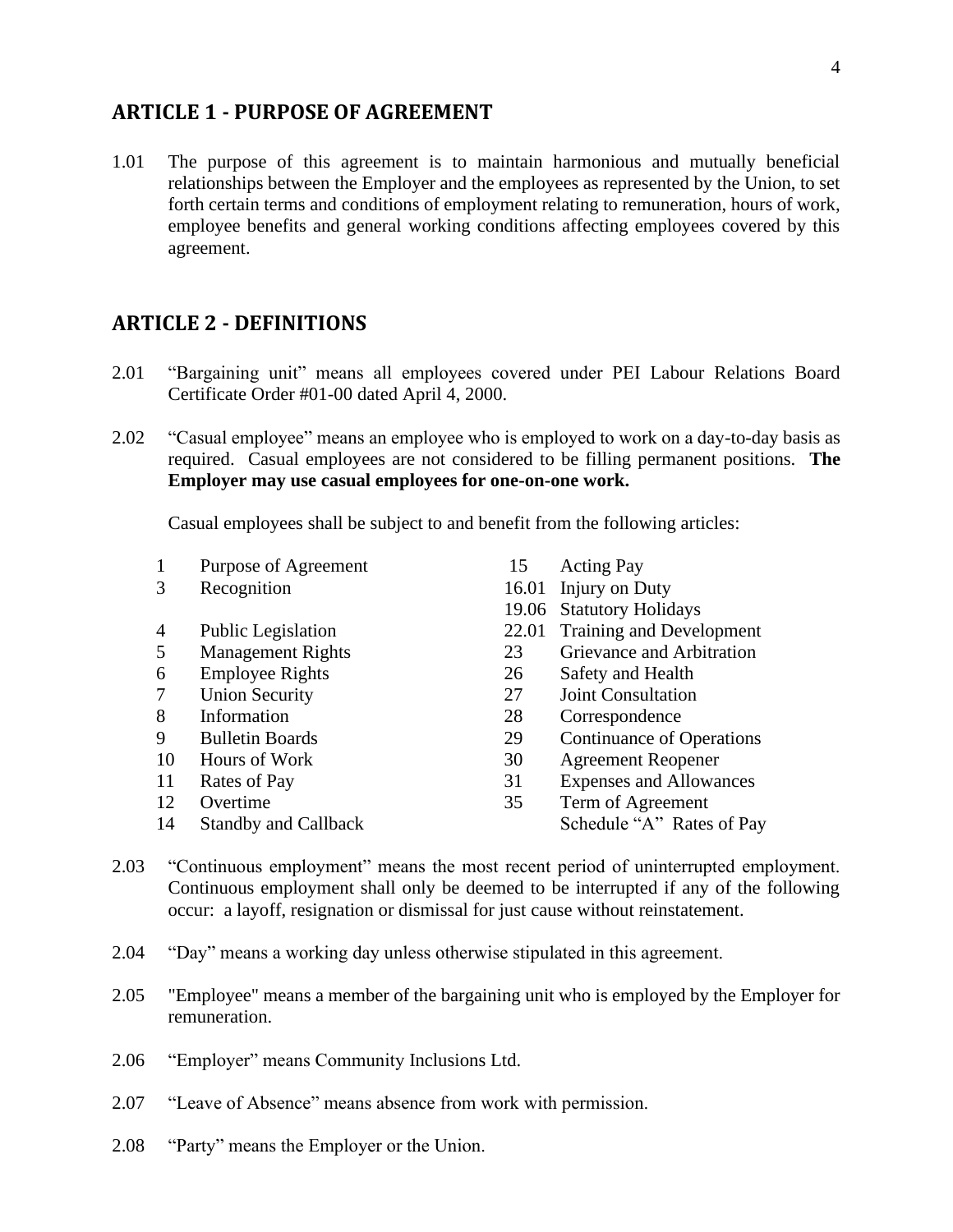- 2.09 "Permanent employee" means:
	- (a) a full-time employee who works a regular schedule of hours as outlined in the Hours of Work Article and who has completed the probationary period, or
	- (b) a part-time employee who works less than the fully prescribed hours of work; but who has a minimum employment guarantee pursuant to a job competition held in accordance with Article 20 and who has completed the probationary period.
- 2.10 "Probationary employee" means an employee appointed by the Employer to a position listed in Schedule "A" who has not completed six (6) months continuous employment.
- 2.11 "Promotion" means the appointment of an employee, as a result of competition or a classification review, to a position with a higher maximum salary.
- 2.12 "Temporary Employee" means an employee, other than a permanent or probationary employee, who is employed to work for a specified period of time to fill a temporary position.

Temporary Employees shall be subject to benefit from the following articles:

- 1 Purpose of Agreement 18 Vacations
- 3 Recognition 19 Statutory Holidays
- 4 Public Legislation 21.08 to 21.11 Special Leave
- 5 Management Rights 22.01 Training and Development
- 
- 7 Union Security 24 Discipline
- 
- 
- 
- 
- 
- 
- 
- 
- 17 Sick Leave
- 
- 
- 6 Employee Rights 23 Grievance and Arbitration
	-
- 8 Information 26 Safety and Health
- 9 Bulletin Boards 27 Joint Consultation
- 10 Hours of Work 28 Correspondence
- 11 Rates of Pay 29 Continuance of Operations
- 12 Overtime 30 Agreement Reopener
- 14 Standby and Callback 31 Expenses and Allowances
- 15 Acting Pay 35 Term of Agreement
- 16.01 Injury on Duty Schedule "A" Rates of Pay
- 2.13 "Temporary Position" means a position of greater than two (2) months which is
	- (a) vacant due to the absence of a Permanent Employee; or
	- (b) created for a specific purpose.
- 2.14 "Union" means the Prince Edward Island Union of Public Sector Employees.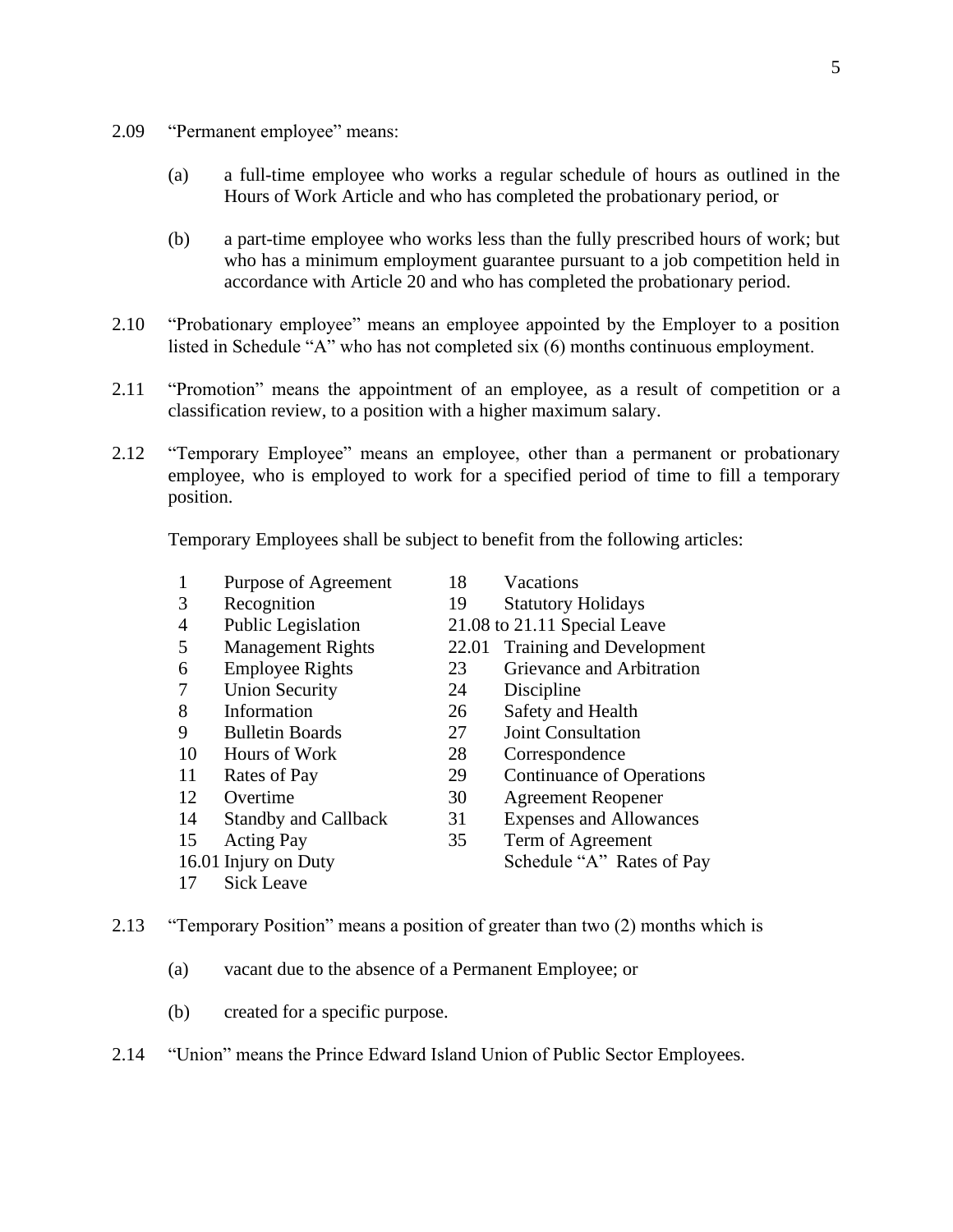### <span id="page-5-0"></span>**ARTICLE 3 - RECOGNITION**

- 3.01 The Employer recognizes the Union as the sole and exclusive collective bargaining agent for all employees as defined herein.
- 3.02 The Employer and employee shall not make a written or verbal agreement which may conflict with the terms of this collective agreement.

### <span id="page-5-1"></span>**ARTICLE 4 - PUBLIC LEGISLATION**

- 4.01 If any article in this agreement shall be found to be in conflict with any law passed by the Legislature of Prince Edward Island, such article shall be deemed null and void. However, such article shall be separable from the remainder of this agreement, and all other articles herein shall continue in full force and effect. The parties to this agreement shall negotiate a replacement for the article rendered null and void.
- 4.02 In the event that the parties cannot reach mutual agreement, the matter in dispute under Article 4.01 shall be subject to arbitration as outlined in this agreement.

### <span id="page-5-2"></span>**ARTICLE 5 - MANAGEMENT RIGHTS**

- 5.01 All the functions, rights, powers and authority which are not specifically abridged, delegated or modified by this Agreement are recognized by the Union as being retained by the Employer.
- 5.02 The Employer recognizes and agrees that its' rights shall be exercised in a manner consistent with this agreement.

### <span id="page-5-3"></span>**ARTICLE 6 - EMPLOYEE RIGHTS**

- 6.01 The Employer shall not discriminate against employees with respect to terms or conditions of employment on the grounds of Union membership or any other grounds prohibited by the Human Rights Act. The parties acknowledge that the following are grounds of discrimination presently prohibited by the Act:
	- age
	- colour
	- creed
	- ethnic or national origin
	- family status
	- physical or mental handicap
	- political belief
	- race
	- religion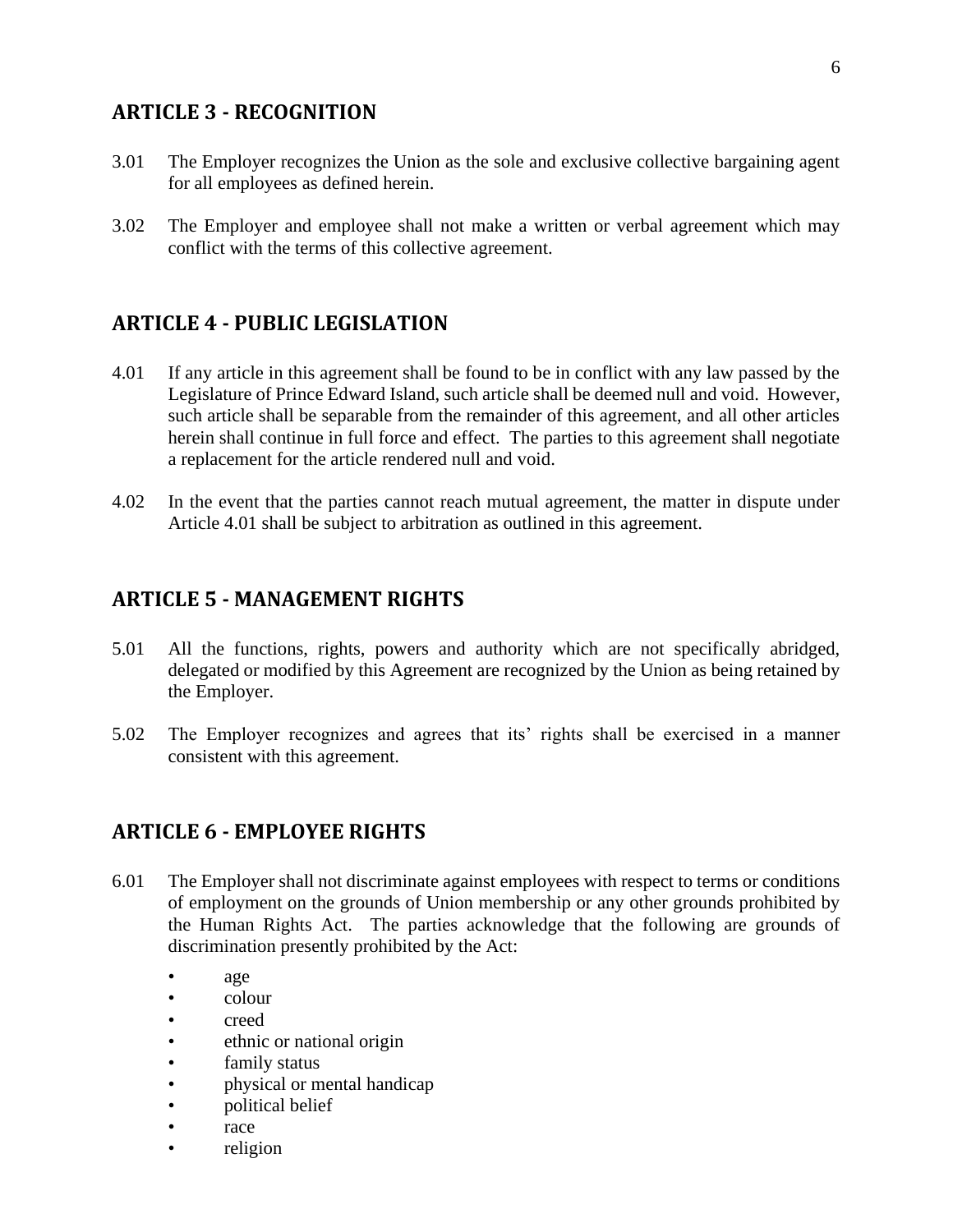- sex
- sexual orientation
- source of income of any individual or class of individuals.
- gender expression, or
- gender identity.

The foregoing terms shall be interpreted and applied in a manner consistent with the *Human Rights Act*.

- 6.02 The Union and the Employer recognize the right of employees to work in an environment free from sexual harassment and the Employer agrees to take such disciplinary action as is necessary respecting sexual harassment in the workplace. Sexual harassment shall be considered discrimination under this article.
- 6.03 Sexual harassment means engaging in a course of vexatious comment or conduct of a sexual nature that is unwelcome and shall include but not be limited to unnecessary touching or patting, suggestive remarks or other verbal abuse, compromising invitations, demands for sexual favours or physical assault.
- 6.04 An employee who wishes to pursue a concern arising from sexual harassment may submit a grievance in writing directly to the final level in the grievance process. Grievances of this nature shall be treated in strict confidence by both the Union and the Employer.

### <span id="page-6-0"></span>**ARTICLE 7 - UNION SECURITY**

- 7.01 Every employee in the bargaining unit is required to pay Union dues. The Employer shall deduct an amount equal to the bi weekly Union dues deduction from the bi-weekly pay of all employees covered by this agreement.
- 7.02 The Union shall inform the Employer in writing of the authorized dues for the implementation of article 7.01. At least thirty (30) days notice of any changes in the authorized dues will be provided.
- 7.03 The amounts deducted in accordance with this article shall be remitted to the Union by cheque on or before the fifteenth (15th) day of the month following the month in which deductions were made and shall be accompanied by particulars identifying employees and the amount deducted on their behalf.
- 7.04 The Union agrees to indemnify and save the Employer harmless against any claim or liability arising out of the application of this article.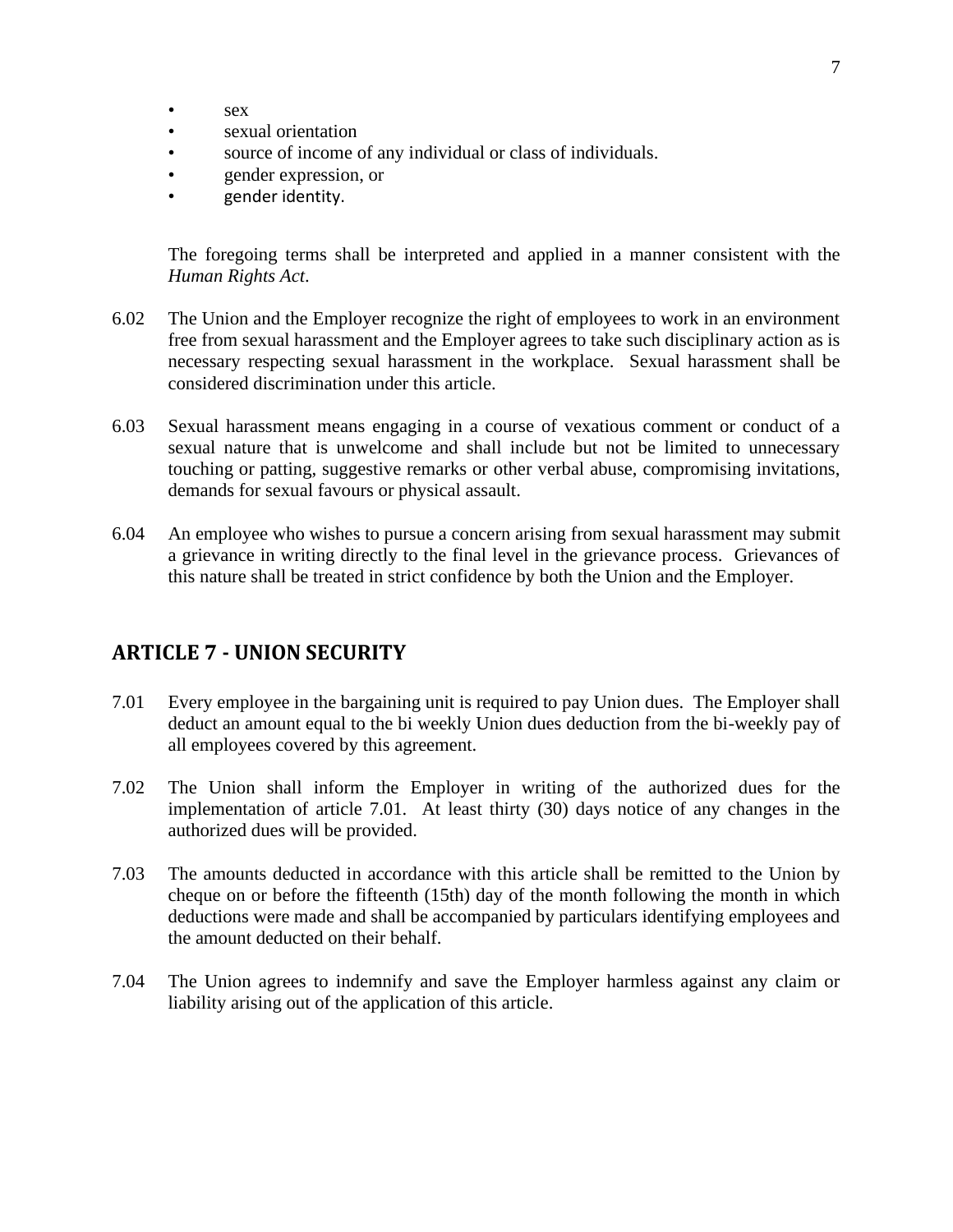### <span id="page-7-0"></span>**ARTICLE 8 - INFORMATION**

- 8.01 As soon as reasonably possible after the signing of this agreement, the Employer shall make available to the employees a copy of this agreement.
- 8.02 The Employer shall provide all employees, upon appointment, with written notification stating their type of employment.
- 8.03 The Employer shall indicate on each employee's income tax (T4) slip the total amount of union dues deducted for the previous tax year.
- 8.04 Details as to additions or deductions made in any pay shall be provided by the Employer at the employee's request.

#### <span id="page-7-1"></span>**ARTICLE 9 - BULLETIN BOARDS**

- 9.01 The Employer agrees to provide space on a bulletin board at the work locations which may be used by the Union for the following:
	- (a) notices of Union meetings,
	- (b) notices of Union elections and results,
	- (c) notices of Union recreational and social events,
	- (d) Union newsletters,
	- (e) other notices concerning Union affairs which are not political or controversial in nature.

# <span id="page-7-2"></span>**ARTICLE 10 - HOURS OF WORK**

- 10.01 The work week for employees, excluding employees of the group home, shall consist of five (5), seven point five (7.5) hour periods.
- 10.02 (a) The normal hours of work for employees of the group home, excluding a three (3) hour sleepover period from midnight to 3:00 a.m., shall be thirty-seven point five (37.5) hours per week averaged over the length of a shift rotation. This is inclusive of meal periods and breaks. (e.g. 9 p.m. – 9 a.m. counted as 9 hours work)
	- (b) Notwithstanding (a) employees instructed by the Employer to remain awake at night shall not be subject to the sleepover period. In these cases, the hours of work between midnight and 3:00 a.m. shall be counted in the normal hours of work, and compensation shall be at the regular hourly rate.
- 10.03 Employees of the workshop shall continue the existing practice of taking paid coffee and meal breaks with clients.
- 10.04 Employees, with the approval of their supervisor, may complete their normal hours in a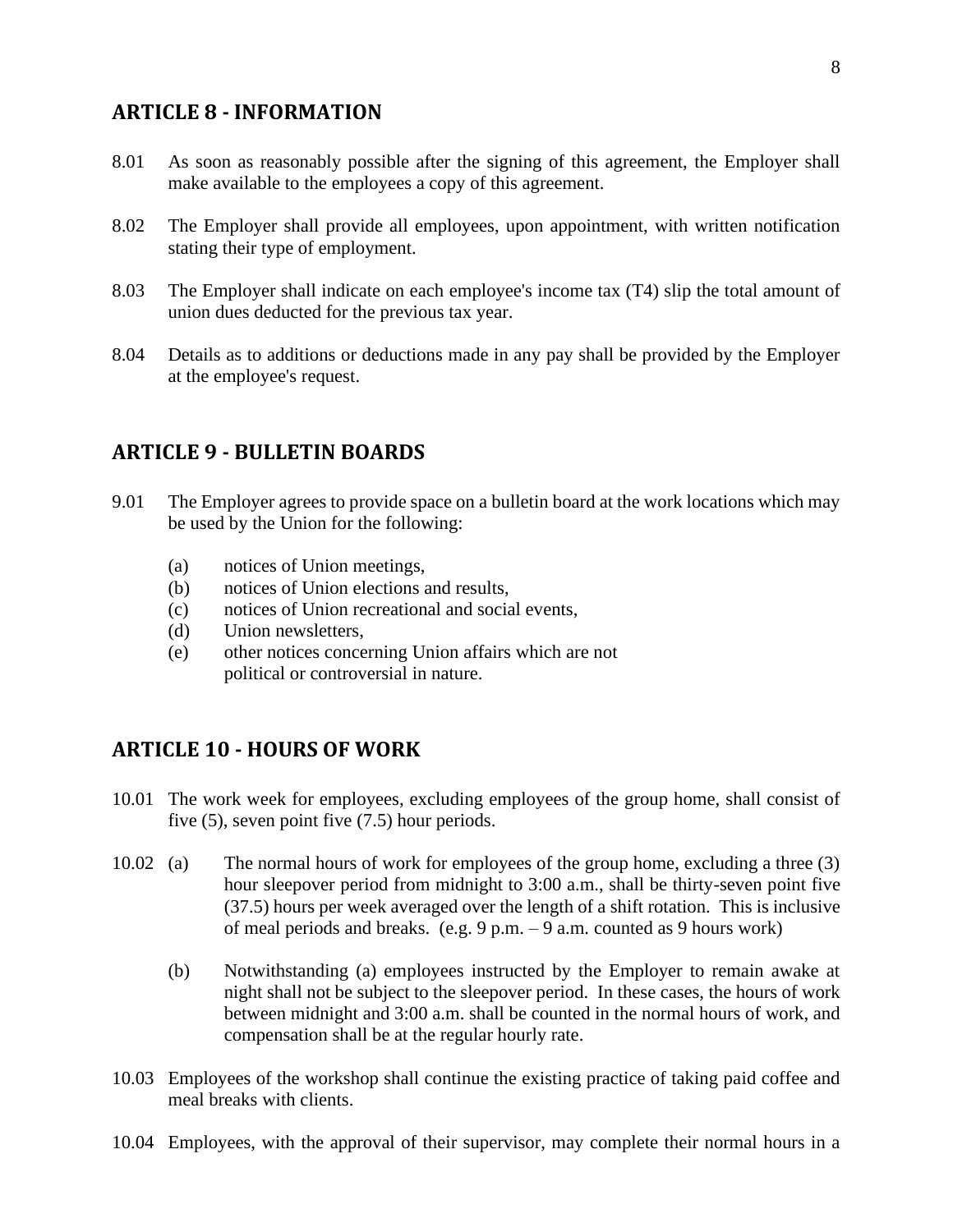period other than that outlined in Article 10.01.

- 10.05 An employee's hours of work schedule shall not be changed solely for the purpose of avoiding compensation to the employee for overtime services.
- 10.06 The work schedule shall be posted at least two (2) weeks in advance.
- 10.07 Employees shall have two (2) consecutive days off in each week unless otherwise mutually agreed. A day off is defined as a twenty-four (24) hour period.
- 10.08 There shall be no split shifts.
- 10.09 If employees do not receive at least twenty-four (24) hours notice of a change in work schedule requiring them to work a different schedule, they shall be paid at the rate of time and one-half  $(1 \frac{1}{2})$  for the hours worked. If the change requires them to work on a day they were not scheduled to work they shall be given an alternate day off at a time mutually agreed in addition to the overtime rate.
- 10.10 Employees who report for work at an assigned/scheduled starting time and who are advised that they are no longer required to work shall be paid at their regular rate of pay for the length of the assigned shift, if no work is made available for them.
- 10.11 Subject to Article 12.01, an employee shall not be required to work a double shift without their consent.
- 10.12 Employees may exchange their days off or particular shifts with the consent of their supervisor.
- 10.13 The changing of Daylight Saving to Standard Time, or vice versa, shall not result in employees being paid more or less than their normal scheduled daily hours, and no overtime shall accrue.
- 10.14 Group Home employees shall receive a minimum of half the weekends in a shift rotation off unless otherwise mutually agreed. A weekend is defined as at least forty-eight (48) hours forty (40) hours of which must fall on Saturday and Sunday. The parties acknowledge that employees of the group home are not presently receiving half the weekends in a shift rotation off, but agree that this may continue under the present shift model. The current shift model will not be changed without full consultation with the employees of the group home.
- 10.15 Extra Shifts
	- (a) Part-time Permanent Employees who want to work in excess of their minimum employment guarantee shall be given preference over Casual Employees provided they have given the Employer written notification specifying their availability.
	- (b) Extra shifts for Part-time Permanent Employees shall be distributed on an equitable basis.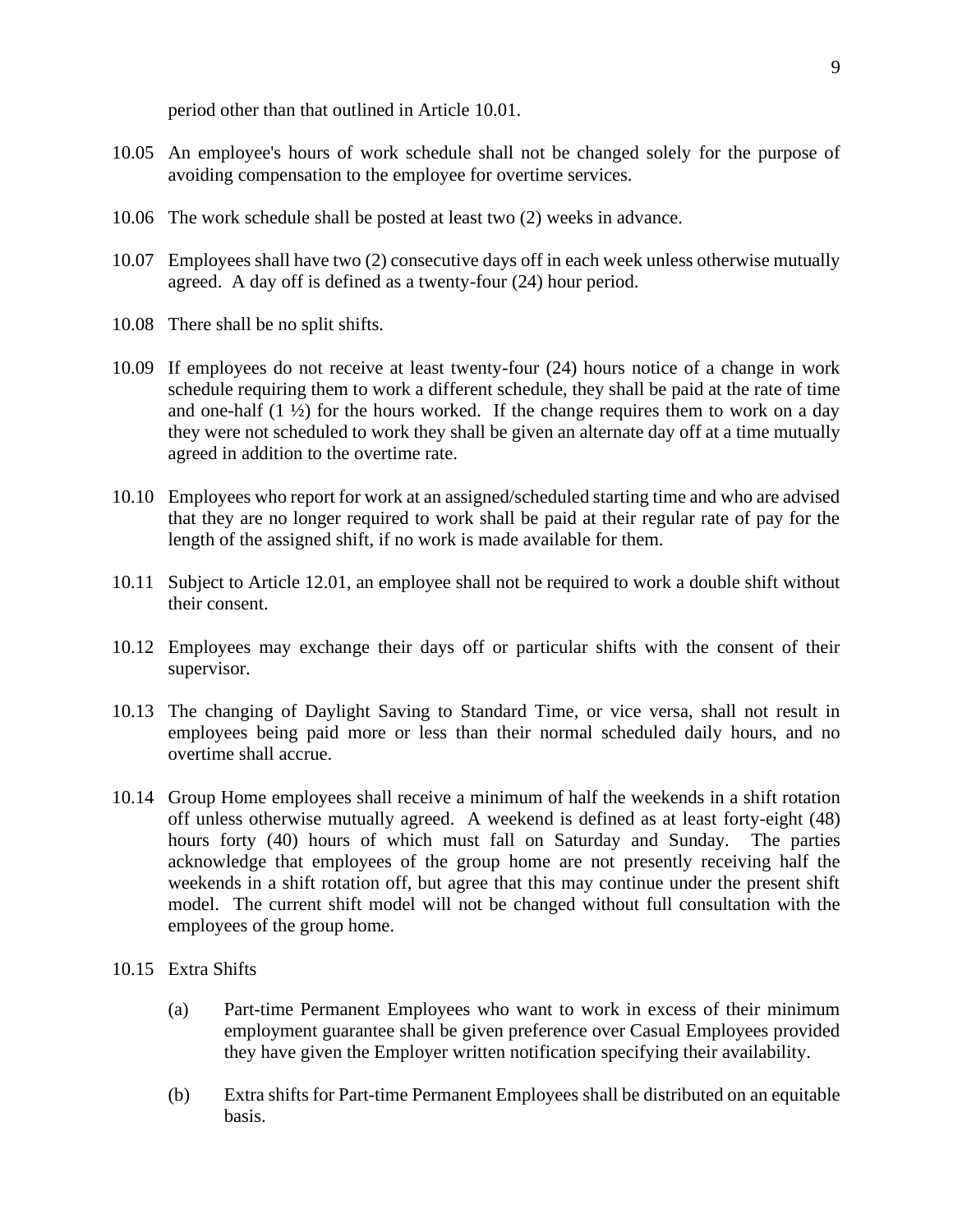- (c) The foregoing is limited to shifts that become available at least forty-eight (48) hours in advance.
- (d) Part-time Employees who are scheduled for extra shifts less than forty-eight (48) hours in advance are not entitled to sick leave for these extra shifts.

# <span id="page-9-0"></span>**ARTICLE 11 - RATES OF PAY**

- 11.01 For the term of this agreement, the rates of pay for classifications shall be in accordance with Schedule "A" which forms part of this agreement.
- 11.02 Employees' rates of pay shall be adjusted to the appropriate step in accordance with the following paragraphs.
- 11.03 Employees will move vertically from their former rates of pay to the new rates of pay on the effective date of this agreement, and shall move one (1) increment step on completion of nineteen hundred and fifty (1950) hours of work or paid leave.
- 11.04 New Position Titles

When a new position title is to be established in Schedule "A" or the duties of an existing position title in Schedule "A" are changed, the parties to this agreement shall negotiate the salary range to be assigned. In the event that the parties cannot reach a negotiated settlement the Employer may assign a temporary rate of pay to the position title and either party may refer the matter to arbitration. The temporary rate shall remain in effect until the parties negotiate a new agreement or an arbitrated settlement is reached.

11.05 Pay adjustments as set out in Schedule "A" shall be processed retroactively for all employees who are on payroll as of April 1, **2022** and automatically for the subsequent dates for implementation of the new rates.

# <span id="page-9-1"></span>**ARTICLE 12 - OVERTIME**

- 12.01 The Employer may require any employee to work beyond the prescribed hours of work to meet operational requirements or in cases of emergency.
- 12.02 An employee who works overtime shall be entitled to overtime compensation at straight time. Overtime shall be compensated by time off in lieu, at a time mutually agreed between the Employer and the employee, except where the Employer approves compensation by pay.
- 12.03 The Employer shall, wherever practical, give at least four (4) hours notice of any requirement for overtime work.
- 12.04 An employee must work at least fifteen (15) minutes beyond their normal daily hours of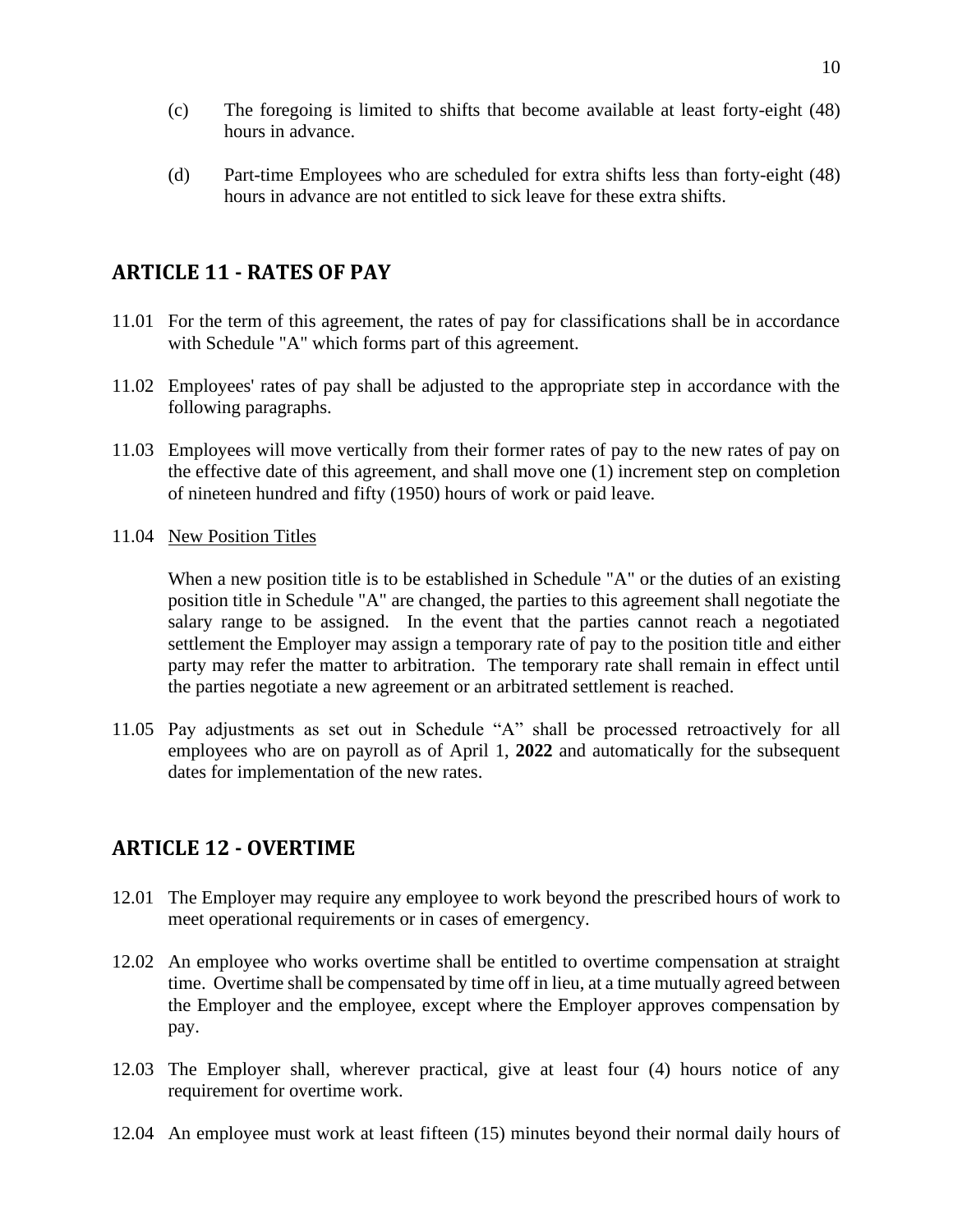work before being eligible for overtime compensation. Time worked in excess of the regular scheduled hours of work, including the first fifteen (15) minutes, shall constitute overtime. All overtime shall be calculated to the nearest quarter hour.

- 12.05 Overtime must be authorized by the employee's immediate supervisor or the Executive Director.
- 12.06 Permanent, probationary and temporary employees who attend staff meetings during offduty hours are working beyond the prescribed hours of work and shall be entitled to overtime as outlined in this article.

# <span id="page-10-1"></span><span id="page-10-0"></span>**ARTICLE 13 - COMPENSATION ON PROMOTION BY COMPETITION OR RECLASSIFICATION**

- 13.01 Subject to Article 13.02, the rate of compensation of an employee upon promotion to a position with a higher maximum salary shall be at that step which provides for an increase of not less than ten (10) percent, unless the maximum salary of the higher classification is less than ten (10) percent higher than the maximum salary of the lower classification, then the employee shall move to that step that provides at least the same percentage increase in salary as exists between the two (2) classes at the maximum rates.
- 13.02 The rate of compensation of an employee upon promotion may be at a rate higher than prescribed in Article 13.01 if such higher rate is necessary to effect the promotion of a qualified employee.

# <span id="page-10-2"></span>**ARTICLE 14 – STANDBY AND CALLBACK**

- 14.01 Standby is not a condition of employment and the Employer shall not require any employee to standby for extra services beyond the prescribed hours of work.
- 14.02 Should the need arise where an employee is called back to work prior to their next regular work period, the employee will be paid a minimum of three (3) hours pay.

# <span id="page-10-3"></span>**ARTICLE 15 - ACTING PAY**

15.01 Extra pay for a temporary assignment shall be provided to an employee who is required by the Employer to assume all or substantially all the responsibility of the higher rated position in excess of five (5) consecutive working days. Such pay shall be retroactive to the first day of assignment. The Employer shall not move an employee out of the higher rated position and replace that employee with another employee solely for the purpose of avoiding extra pay. The Employee's pay during the period of the acting appointment will be determined as if they had been promoted in accordance with Article 13.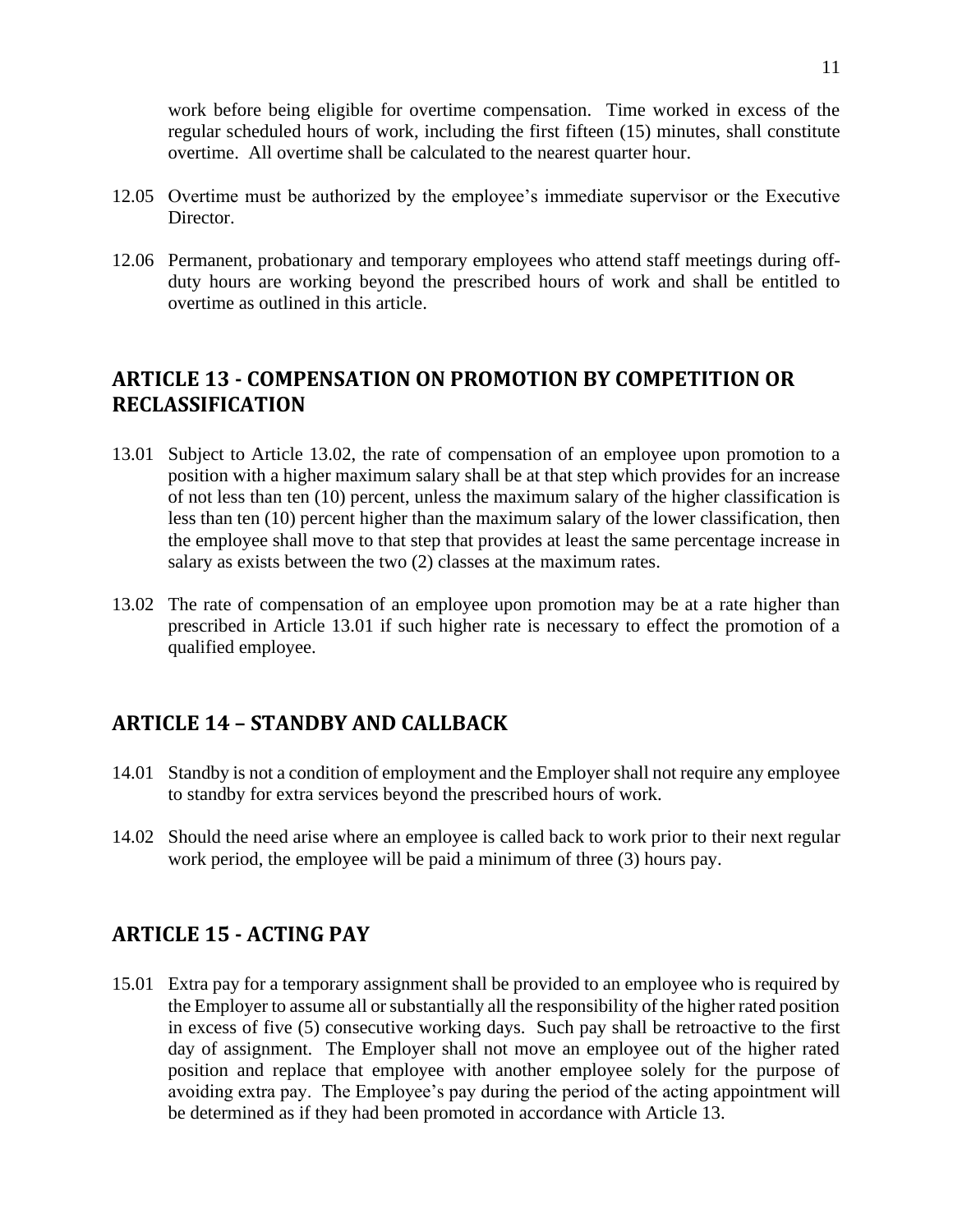15.02 The employee, on reversion to their regular position, will be paid at the rate which would have been paid had the employee not held an acting appointment in the interim.

# <span id="page-11-0"></span>**ARTICLE 16 - INJURY ON DUTY**

- 16.01 All employees shall be covered by the P.E.I. Workers' Compensation Act. When an employee's injury is covered under the provisions of the Workers' Compensation Act and the Workers' Compensation Board has certified that the employee is unable to work, the employee shall be granted injury on duty leave without pay.
- 16.02 Injury on duty leave shall not exceed one (1) year. During the leave of absence, an employee shall be entitled to participate in and receive cost sharing of the premiums in all the group insurance plans.
- 16.03 An employee who is on injury on duty leave shall have continuous employment and will continue to earn and accumulate sick leave, seniority, vacation leave, increments and severance pay.
- 16.04 Employees may use up to three (3) sick days to cover off any waiting period imposed by the Workers Compensation Board.

# <span id="page-11-1"></span>**ARTICLE 17 - SICK LEAVE**

- 17.01 (a) Sick leave means that period of time employees are permitted to be absent from work with full pay by virtue of being sick or disabled such that they are incapable of carrying out the normal duties of their employment.
	- (b) Sick leave with pay shall be granted to employees for medical or dental appointments or procedures not to exceed twenty-four (24)hours per fiscal year provided reasonable notice is given by the employee. **Employees shall make reasonable efforts to book appointments during their off-duty hours.**
- 17.02 The Employer acknowledges that sickness or disability referred to in Article 17.01 includes mental health problems which render an employee incapable of carrying out the normal duties of their employment.
- 17.03 Sick leave credits begin to accumulate from the first day of employment at the rate of nine point three seven five (9.375) hours for each one hundred and sixty-two point five (162.5) paid hours to a maximum of one thousand (1000) paid hours.
- 17.04 An employee who is ill and who has exhausted all accumulated sick leave credits may request an advance of sick leave credits. The granting of an advance of sick leave credits under this article shall be at the discretion of the Employer.
- 17.05 Sick leave credits earned subsequent to an advancement of credits shall be applied against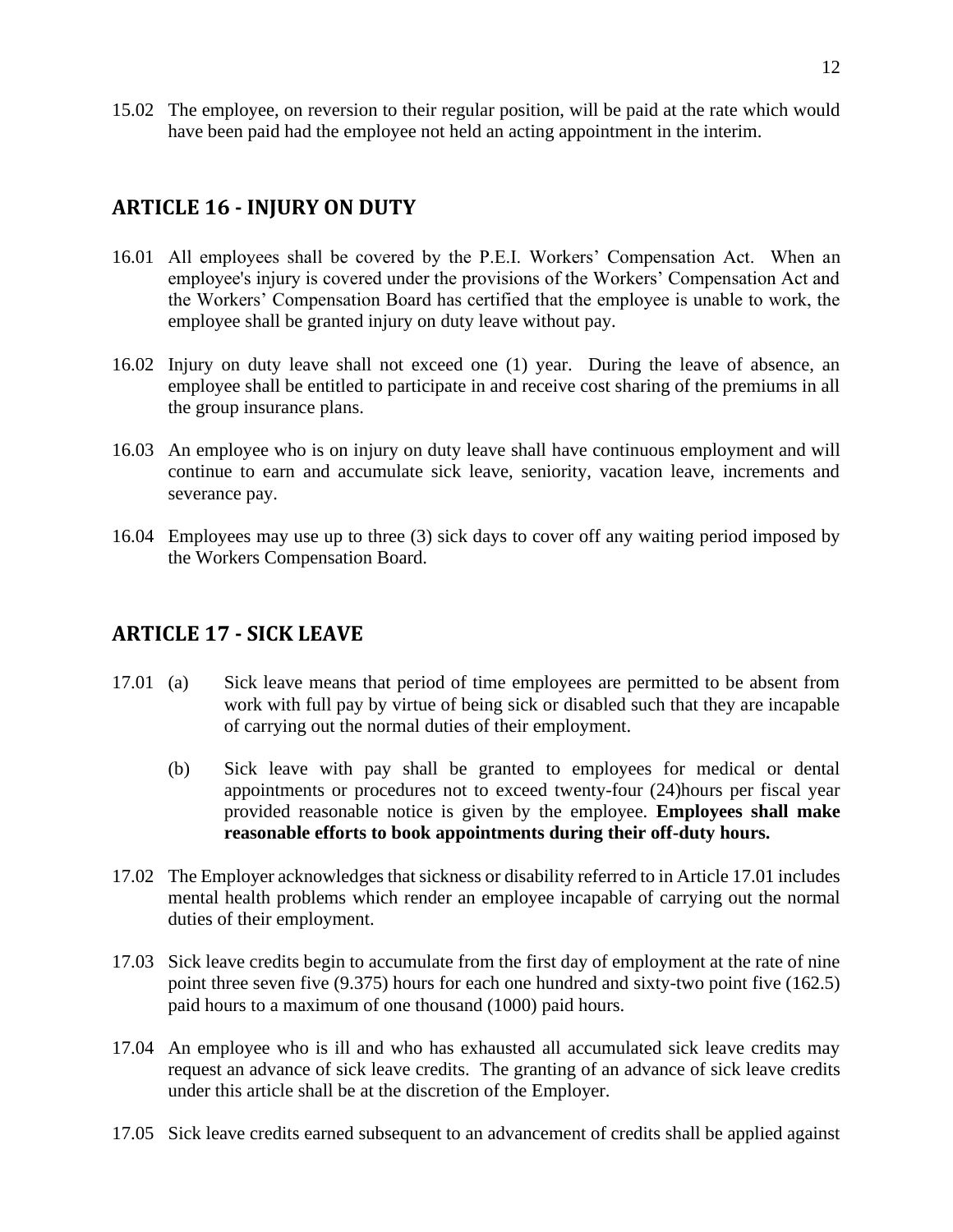the advanced credits. However, if an employee dies or becomes permanently disabled, the employee will be considered to have earned the amount of leave with pay which was granted.

- 17.06 Sick leave shall be granted on the following terms:
	- (a) If the period of absence has not exceeded three (3) consecutive days, a sick leave form is completed by the employee.
	- (b) If the period of absence has exceeded three (3) consecutive days, a certificate may be required from a registered medical doctor stating that the employee has been under care and unable to carry out their duties.
	- (c) In cases of an established pattern of sickness, the Employer reserves the right to request a medical certificate for any period of sickness.
- 17.07 An employee hospitalized or confined to a bed on doctor's orders during their vacation period may qualify for use of sick leave credits upon production of a doctor's certificate and providing the illness is reported to the Employer within three (3) days of hospitalization or confinement to bed on doctor's orders. The employee shall have their vacation scheduled at a later date. Under exceptional circumstances, the employee will be relieved of the obligation to report within three (3) days pursuant to this clause.
- 17.08 For the purpose of an Employee's accommodation, including an Employee's return to work, the Employer may direct the employee to undergo a medical examination by a medical doctor. An employee directed to undergo such an examination shall be granted paid leave to attend the examination and all reasonable costs associated with the examination shall be paid by the Employer.
- 17.09 On request, the Employer will indicate to an employee the number of sick leave credits accumulated.

# <span id="page-12-0"></span>**ARTICLE 18 - VACATIONS**

- 18.01 Employees shall be entitled to vacation with pay during each fiscal year on the following basis:
	- (a) Employees with less than five (5) years of continuous employment shall earn vacation entitlement at the rate of seven point five (7.5) hours for each one hundred and thirty (130) paid hours.
	- (b) Employees who have completed five (5) years of continuous employment shall earn vacation entitlement at the rate of seven point five (7.5) hours for each ninety-seven point five (97.5) paid hours.
	- (c) Employees who have completed fifteen (15) years of continuous employment shall earn vacation entitlement at the rate of seven point five (7.5) hours for each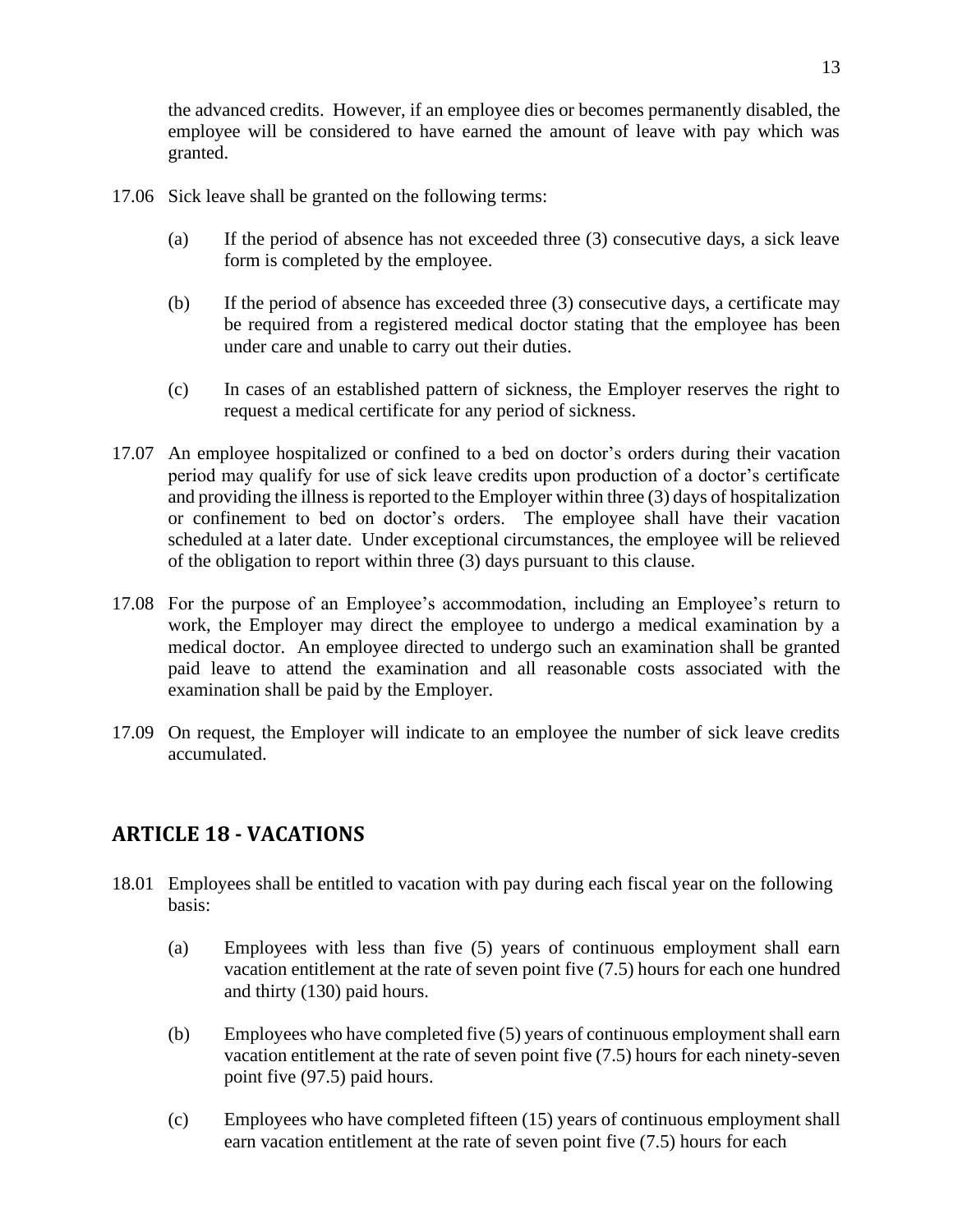seventy-eight (78) paid hours.

- 18.02 All vacation leaves must be approved prior to the commencement of such leaves by the Employer.
- 18.03 Employees may be authorized to use their total vacation entitlement at one particular time.
- 18.04 An employee, upon separation from the Employer, shall compensate for vacation which was taken but not earned at the time. However, an employee's estate will not be required to compensate for unearned vacation leave in case of separation due to death of the employee, or following involuntary separation due to layoff or permanent disability.
- 18.05 An employee may carryover a maximum of five (5) days from one fiscal year to the next provided they have been approved for vacation leave of one week or more in the first sixty (60) days of the next fiscal year.

# <span id="page-13-0"></span>**ARTICLE 19 - STATUTORY HOLIDAYS**

- 19.01 The following is the list of designated statutory holidays:
	- (a) New Year's Day
	- (b) Islander Day
	- **(**c) Good Friday
	- (d) Easter Sunday
	- (e) Victoria Day
	- (f) Canada Day
	- (g) Labour Day
	- (h) Thanksgiving Day
	- (i) Remembrance Day
	- (j) Christmas Day
	- (k) Boxing Day
	- (l) **Truth and Reconciliation Day**
	- (m) One additional day in each year that, in the opinion of the Employer, in consultation with the Union, is recognized to be a civic holiday in the area; or, if no such additional day is recognized as a civic holiday, the first Monday in August.
- 19.02 All **full-time** employees shall be entitled to seven point five (7.5) hours paid leave for the designated statutory holidays provided:
	- (a) they are paid for either the day before or the day after the holiday, and
	- (b) their employment did not commence on the day after the holiday, and
	- (c) their employment did not terminate on the day before the holiday, and
	- (d) the employee was not absent without approved leave on either the working day immediately prior to or following the holiday or on the holiday.
- 19.03 When a holiday falls within an employee's period of leave with pay, that day shall constitute a holiday and not a day of leave.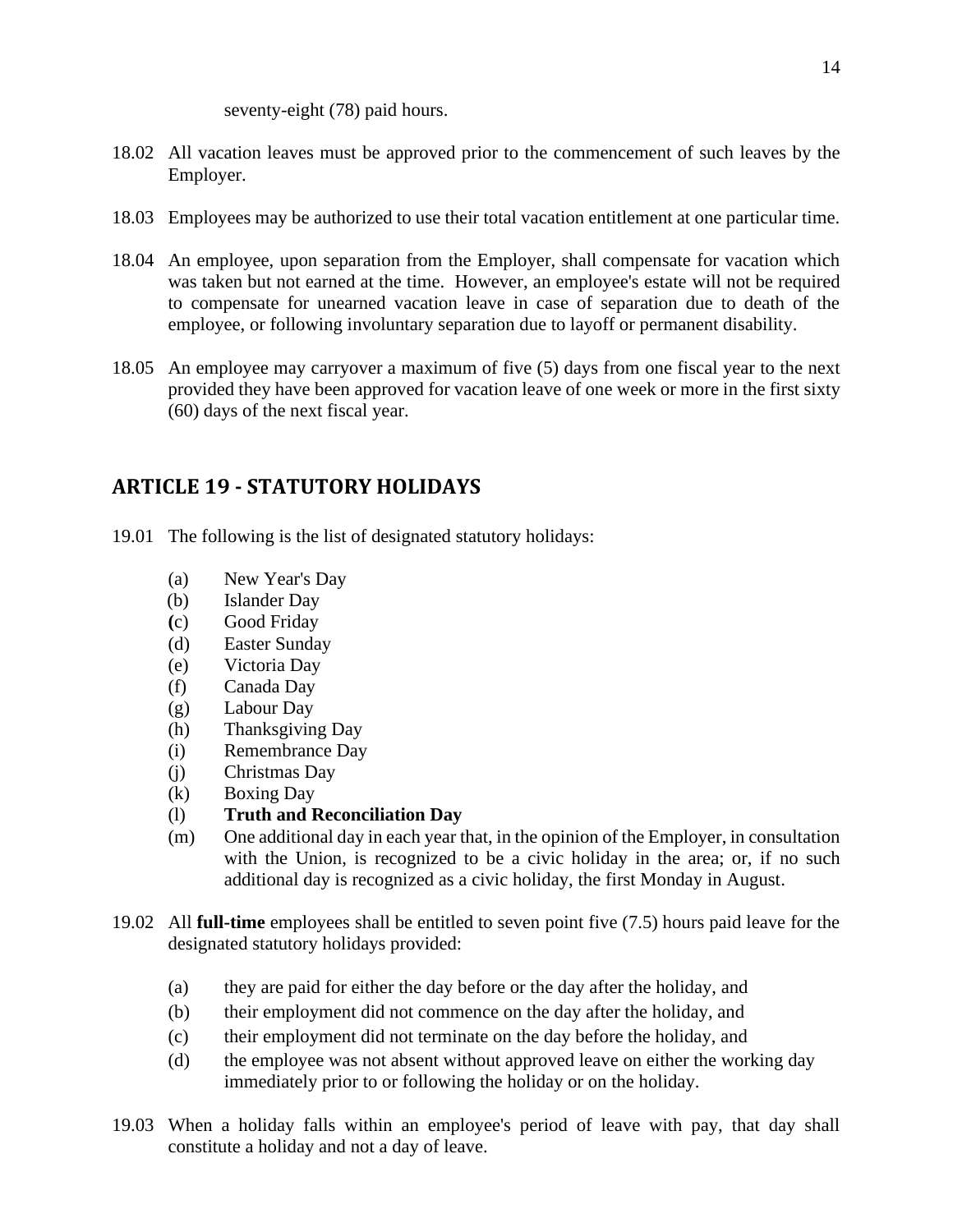- 19.04 When a day designated as a holiday coincides with an employee's day of rest, the Employer shall grant the holiday with pay on either:
	- (a) the day immediately following the employee's day of rest, or
	- (b) the day following the employee's annual vacation, or
	- (c) another mutually acceptable day between the Employer and the employee within sixty (60) days of the holiday.
- 19.05 An employee who works on a holiday shall be paid at straight time and shall have the paid holiday seven point five (7.5) hours rescheduled.
- 19.06 A casual employee who works on any one of the following statutory holidays shall be paid at the rate of time and one half their regular rate:
	- \$ New Years Day \$ Islander Day<br>\$ Good Friday Good Friday \$ Canada Day \$ Labour Day \$ Remembrance Day \$ Christmas Day
- 19.07 Part-time employees shall be entitled to paid leave for designated holidays and the floating holiday **on the same basis as full-time employees but on a pro-rated basis.**

# <span id="page-14-0"></span>**ARTICLE 20 - VACANT OR NEW POSITIONS**

- 20.01 The Employer shall post all vacant or new positions on the bulletin boards referred to in Article 9. Such posting shall be put up at least six (6) days prior to the closing date for application.
- **20.02 Outside advertising may be permitted at the same time as the first posting of the vacant or new position; however, all applications from permanent employees shall be processed and considered first before considering any outside applications.**
- 20.03 In selecting applicants for vacancies or new positions, the selection shall be made on the basis that where qualifications and ability are equal, seniority shall be the determining factor.
- 20.04 When a permanent employee is the successful applicant, such employee shall be placed in the position on a trial basis for an established period not to exceed three (3) calendar months. Conditional on satisfactory performance, the employee shall be declared permanent. If the individual proves unsatisfactory during the trial period, then the employee shall be returned to their former position, wage rate and without loss of seniority.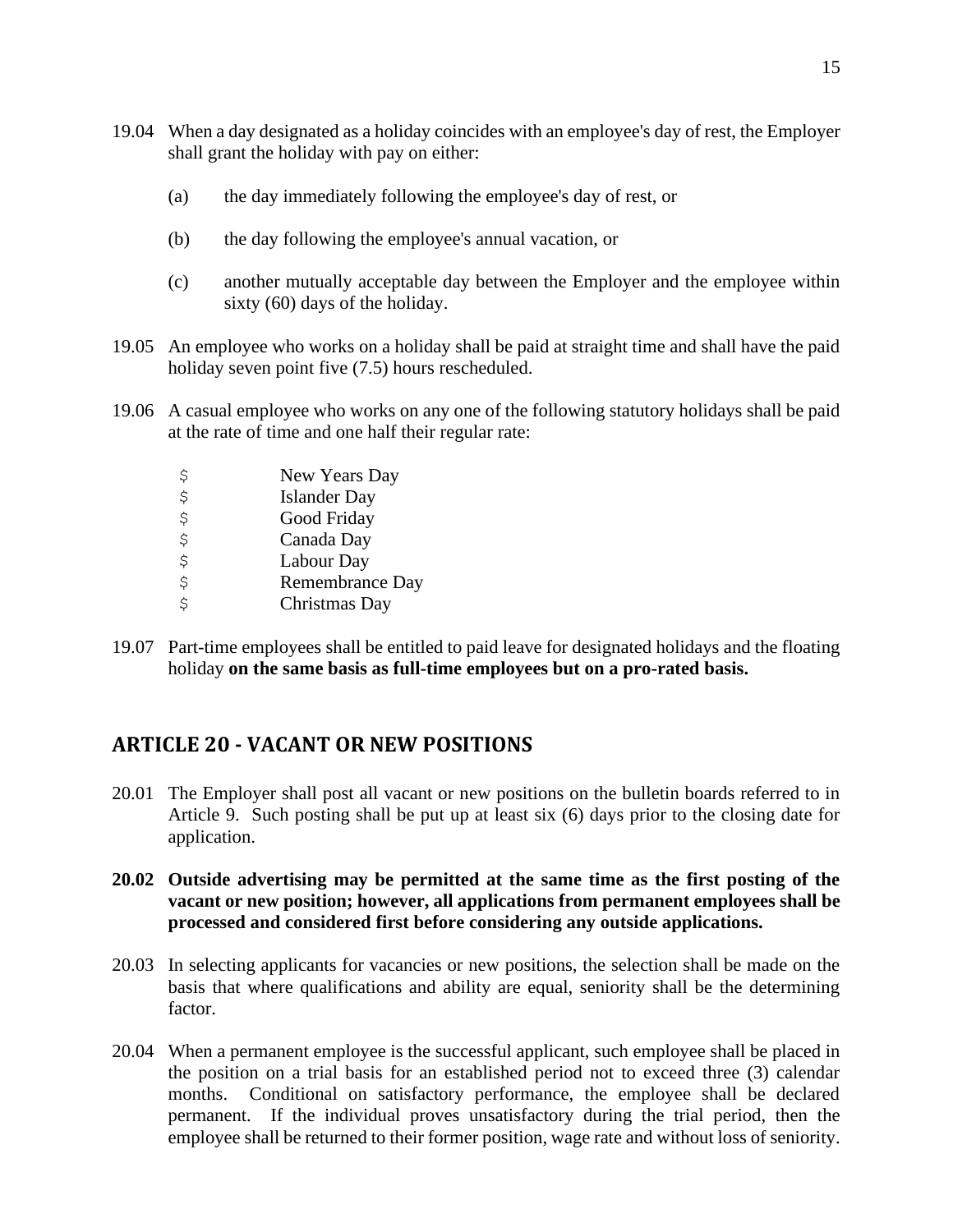Any other employee promoted because of the re-arrangement of positions shall also be returned to their former position, wage rate and without loss of seniority.

20.05 The posting of all part-time positions shall include information outlining the minimum employment guarantee for that position.

# <span id="page-15-0"></span>**ARTICLE 21 - SPECIAL LEAVE**

#### 21.01 General

- (a) Periods of special leave in excess of those allowed in this article may be authorized in exceptional circumstances upon approval of the Employer.
- (b) An employee, upon completing the period of leave authorized under this article, shall return to the same position held prior to the commencement of the leave provided the position still exists. If the employee's original position no longer exists then the employee shall be returned to an equivalent position. If there is no equivalent position, the employee may be laid off in accordance with Article 33.
- (c) An employee who has been granted a leave of absence without pay shall continue to be eligible **to participate in the group insurance plan**. Where an employee elects to continue coverage, the employee shall make arrangements to pay their share of the premiums as they become due. **Employees on any of the following leaves shall be eligible for continuation of cost sharing for:**
	- **(i) Maternity Leave and Parental Leave;**
	- **(ii) Workers Compensation Leave while in receipt of temporary wage loss benefits; and**
	- **(iii) Any period of Sick leave**

#### 21.02 Birth or Adoption of a Child

The Employer shall grant leave of absence without pay for a period of up to **eighteen (18)** consecutive months to employees for reasons of birth or adoption of a child. Notwithstanding Articles 2.05 and 32, an employee on birth or adoption leave shall continue to accrue continuous service and seniority.

#### 21.03 Grievance and Arbitration

Representatives of the Union shall not suffer any loss of pay or benefits for the time involved in grievance and arbitration procedures. Union representatives will not leave their workplace when dealing with grievances without prior approval of the Employer.

#### 21.04 Consultations and Negotiations

The Employer shall grant leave of absence without loss of pay to two (2) employees to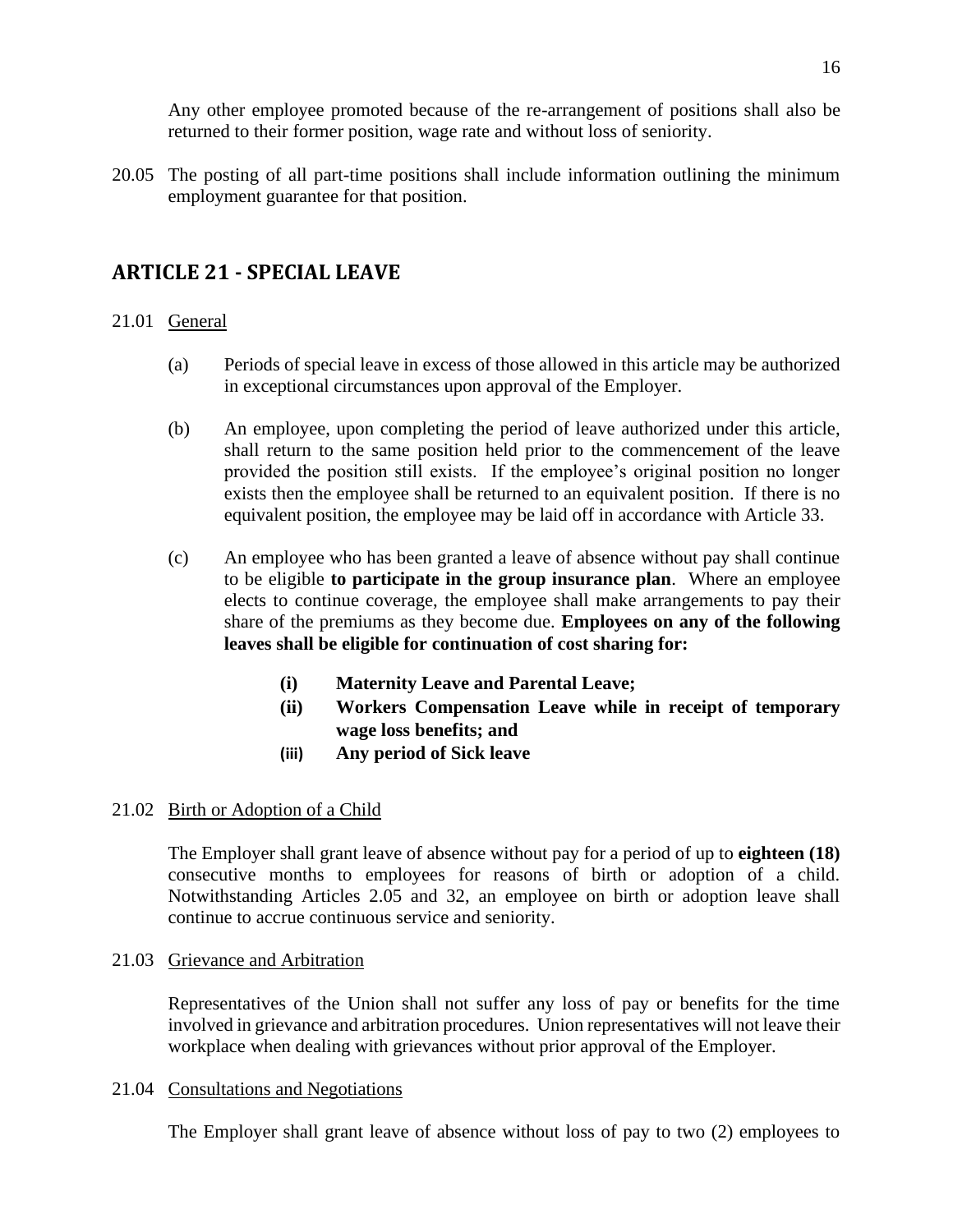attend negotiation meetings on behalf of the Union.

#### 21.05 Union Business

Where operational requirements permit, the Employer agrees to provide leave of absence with pay to an employee who is required to attend meetings concerning Union business. The Union agrees to reimburse the Employer for the salary of employees granted such leave.

#### 21.06 Elections

Any employee eligible to vote in a federal or provincial election shall have such time off as is prescribed in the Canada Elections Act or the Election Act of Prince Edward Island.

#### 21.07 Personal Leave

An employee may be granted leave of absence without pay for a period of up to two (2) years.

#### 21.08 Court Appearances

- (1) The following shall apply in a situation where an employee, other than an employee on leave without pay, serves as a juror or is subpoenaed as a witness in a court action, provided such court action is not in connection with the employee's or employee's family's private affairs.
	- (a) if the court duty coincides with an employee's scheduled work period, the employee shall be granted a leave of absence with pay for the time spent at court,
	- (b) Notwithstanding the provisions of Article 21.08 (1)(a),
		- (i) in the event that the court duty is related to the employee's work, the employee shall receive straight time for all hours spent on court duty;
		- (ii) in the event that the court duty is not related to the employee's work, the employee shall only receive pay for their regularly scheduled hours of work; and
		- (iii) an employee who is paid by the Employer while serving at court shall remit to the Employer all monies paid by the court except traveling and meal allowances.
- (2) The Employer shall grant special leave without pay in cases where an employee's private affairs require a court appearance.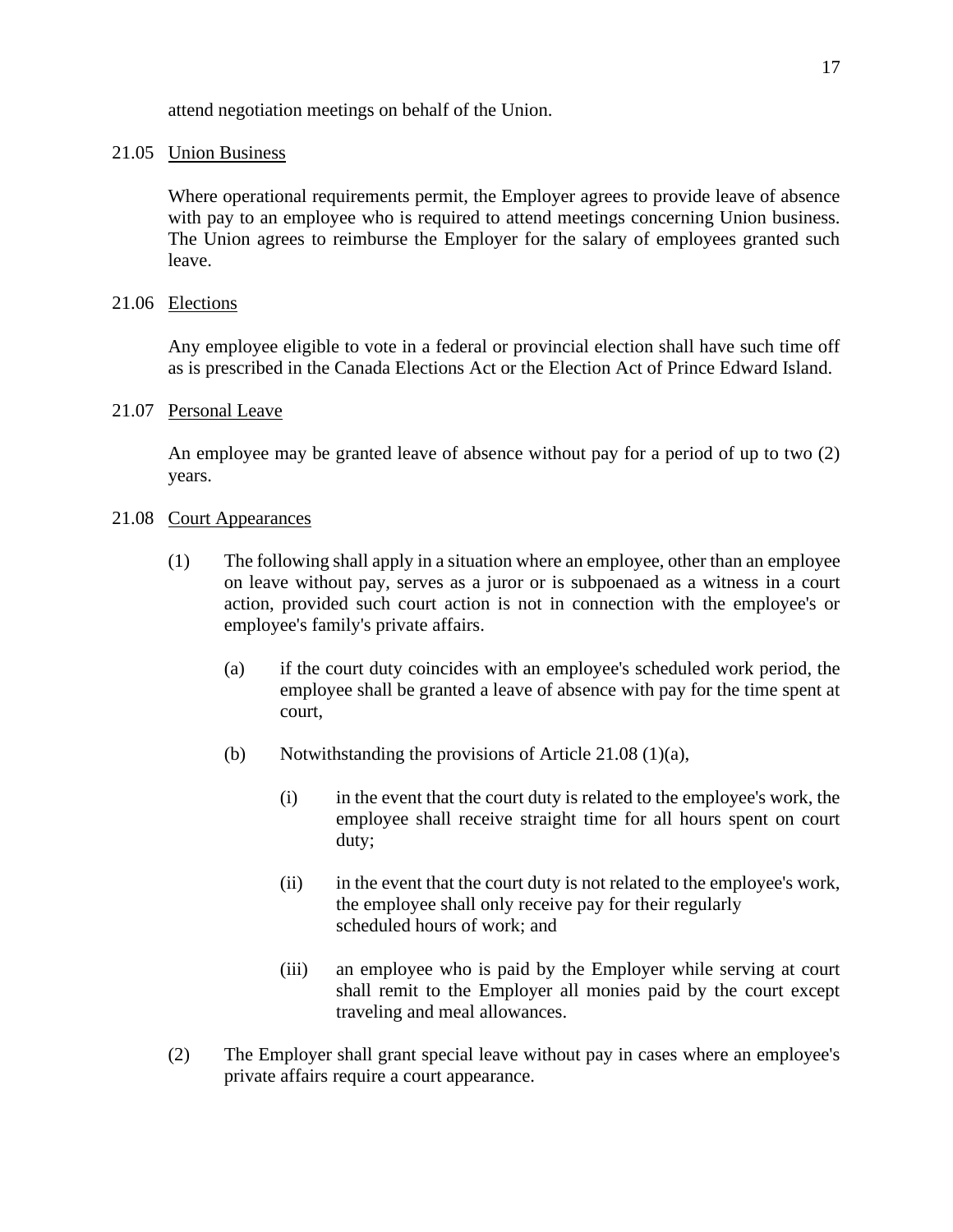#### 21.09 Bereavement

- (a) In the event of the death of an employee's parent (including a natural parent, guardian, foster parent or any other person standing in loco parentis), spouse, common law spouse, son, daughter, an employee upon request shall be granted leave with pay for five (5) days. Day means a working day for this provision.
- (b) In the event of the death of a brother or sister, grandchild, grandparent, mother in law, father in law, common law spouse, son in law, daughter in law, or of any other relative permanently residing with the employee for whom the employee provides care, an employee upon request shall be granted leave with pay for three (3) days. Day means a working day for this provision.
- (c) In the event of death of an employee's aunt, uncle, nephew, niece, brother-in-law or sister in lay, the employee upon request shall be granted leave with pay for one (1) shifts for the purpose of attending the funeral, or in the case of evening or night shift workers, for the purpose of resting prior to or after attending the funeral provided the funeral is on a scheduled work day.
- (d) In the event of the death of a client or co-worker, an employee may be granted leave without loss of salary or wages, to enable the employee to attend the funeral.
- (e) An employee may request up to two (2) additional days bereavement leave for travel time and/or other special circumstances during a time of bereavement.
- **(f) An employee in an official capacity at a funeral or memorial service such as a reader, pall bearer, flower bearer or other official may be granted leave up to four (4) hours without loss of wages to enable the employee to attend the funeral or memorial service.**

#### **21.10 Illness in the Family**

Leave with pay may be granted to an employee to provide care or transportation for hospital, medical or dental treatment for the employee's parent, spouse, son, daughter, or other relative who permanently resides with the employee. Special leave for one (1) day may be granted on the employee's certification of the illness; however, where special leave in excess of one (1) consecutive day is needed, a medical certificate signed by a physician is required. Leave under this section shall be limited to a maximum of thirty (30) hours in a fiscal year. **The eligibility for leave related to a parent includes anyone who has acted in the place of a parent.**

#### 21.11 Other Leave

Leave of absence with pay for reasons other than those outlined in this article may be authorized by the Employer.

21.12 Employees shall make all reasonable efforts to book medical and dental appointments during off duty hours.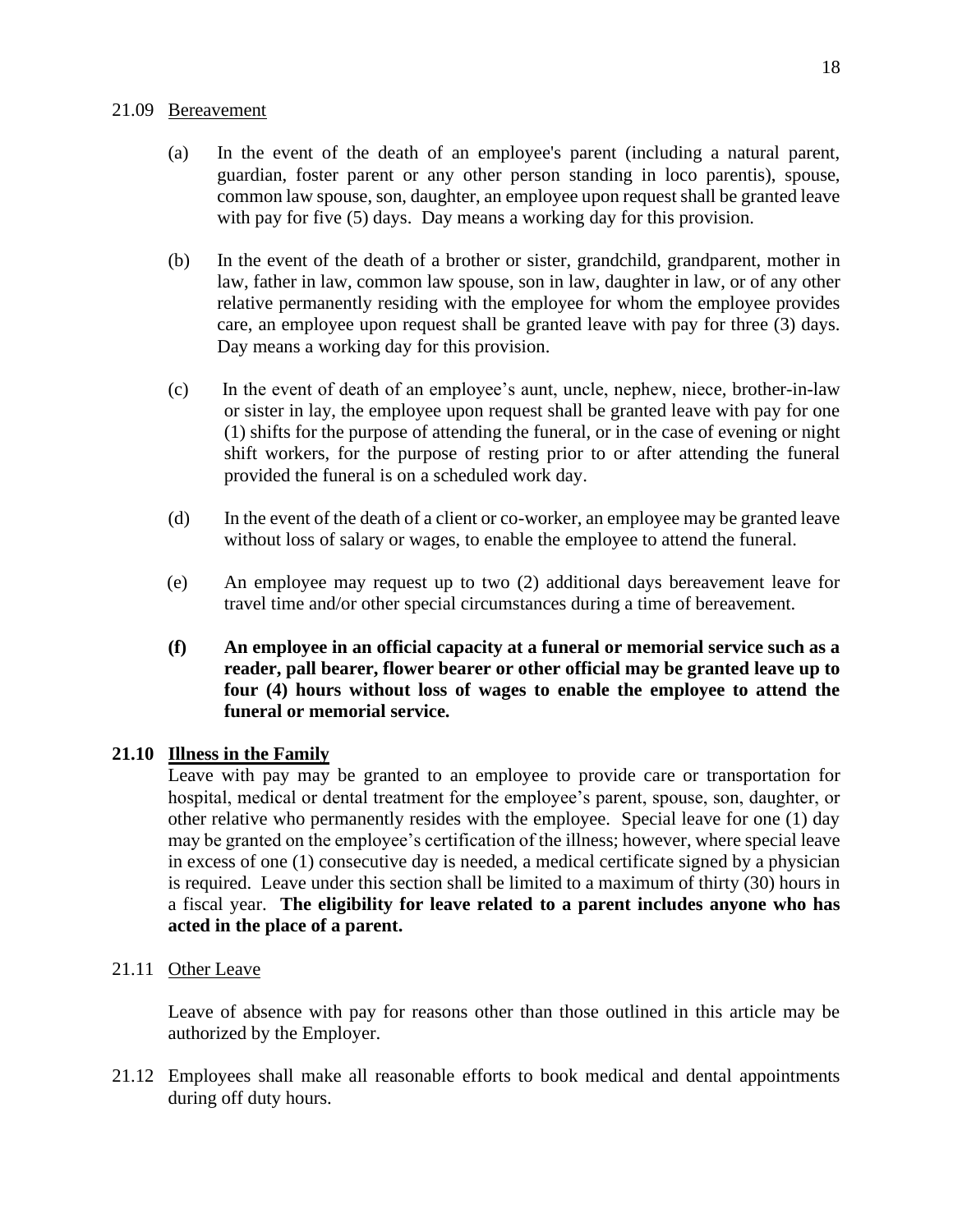# <span id="page-18-0"></span>**ARTICLE 22 - TRAINING AND DEVELOPMENT**

- 22.01 An employee, with the approval of the Employer, may be granted time off with pay to attend short courses, workshops or post-secondary courses that are related to their employment.
- 22.02 Where an employee is granted approval to enroll in post-secondary courses that are related to their employment, they shall upon enrolment be reimbursed for fifty (50) percent of the cost of tuition and required textbooks. The remaining fifty (50) percent shall be reimbursed upon successful completion of the course.

# <span id="page-18-1"></span>**ARTICLE 23 - GRIEVANCE AND ARBITRATION PROCEDURES**

#### 23.01 Policy

The Employer and the Union wish to provide for an orderly system of resolving differences so as to promote a harmonious and co-operative relationship between the Employer and employees. Use of these procedures shall be free from interference, restraints, coercion or prejudice.

#### 23.02 Application

These procedures apply to all employees covered by this agreement.

#### 23.03 Definitions

- (a) "Board" means the Arbitration Board;
- (b) "Days" means calendar days;
- (c) "Grievance" means a written complaint by an employee or group of employees arising out of a difference of opinion in respect of the employee or employees over the application, interpretation, administration, operation or alleged violation of this agreement, including any question as to whether a matter is arbitrable.

#### 23.04 Grievance Process

#### Step 1

Within seven (7) calendar days of the known grievance, the aggrieved employee shall submit the grievance in writing to the Executive Director. The employee shall have a maximum of seven (7) calendar days to render their decision.

#### Step II

Failing satisfactory settlement being reached in Step I, the Union may within fourteen (14) calendar days of receipt of the decision referred to in Step I refer the dispute to arbitration.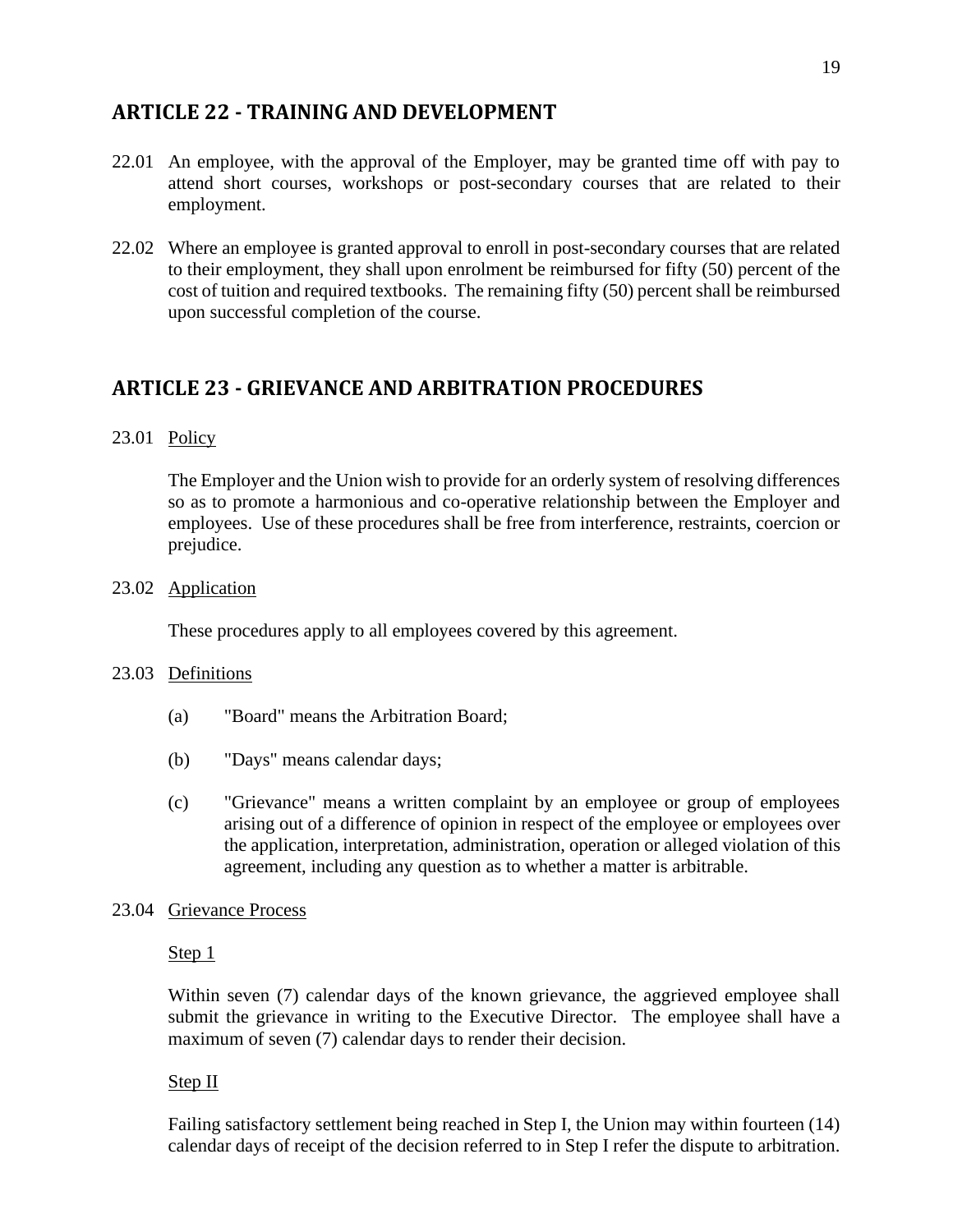- 23.05 The Employer shall not hinder or restrict the grievor or the representative in any manner which shall impede investigation or processing of a grievance. No member of the Union shall abuse such rights.
- 23.06 The Union or the Employer may institute a grievance.
- 23.07 Replies to grievances, stating reasons, shall be in writing at all stages and sent to the grievor and to the parties.
- 23.08 The Employer shall provide the necessary facilities for all grievance meetings.
- 23.09 If an employee or the Union does not submit a grievance to the next higher level within the time limits stipulated in the preceding sections, then the grievance shall be deemed to be abandoned and all rights of recourse to the grievance procedure for that particular grievance shall be at an end. This provision shall not apply in cases where circumstances beyond the control of the grievor prevented compliance with the time limits.

#### 23.10 Composition of Board of Arbitration

When either party requests that a grievance be submitted to arbitration, the request shall be made in writing to the other party of the Agreement indicating the name of its nominee on an arbitration board. Within ten (10) working days thereafter, the other party shall answer in writing indicating the name and address of its appointee to the arbitration board. The two parties shall select an impartial chairperson.

#### 23.11 Failure to Appoint

If the party receiving the notice fails to appoint an arbitrator or if the two appointees fail to agree upon a chairperson, the appointment shall be made by the Minister responsible for the *Labour Act* upon request of either party.

#### 23.12 Board Procedure

The Board shall determine its own procedure, but shall give full opportunity to all parties to present evidence and make representations. In its attempts at justice, the Board shall, as much as possible, follow a layman's procedure and shall avoid legalistic or formal procedure. It shall hear and determine the difference or allegation and render a decision within thirty (30) calendar days from the date of the last arbitration hearing.

#### 23.13 Decision of the Board

The decision of the majority shall be the decision of the Board. Where there is no majority decision, the decision of the Chairperson shall be the decision of the Board. The decision of the Board of Arbitration shall be final, binding and enforceable on all parties and shall not be changed. The Board of Arbitration shall not have the power to change this Agreement or to alter, modify or amend any of its provisions. However, the Board shall have the power to dispose of a grievance by any arrangement which it deems just and equitable.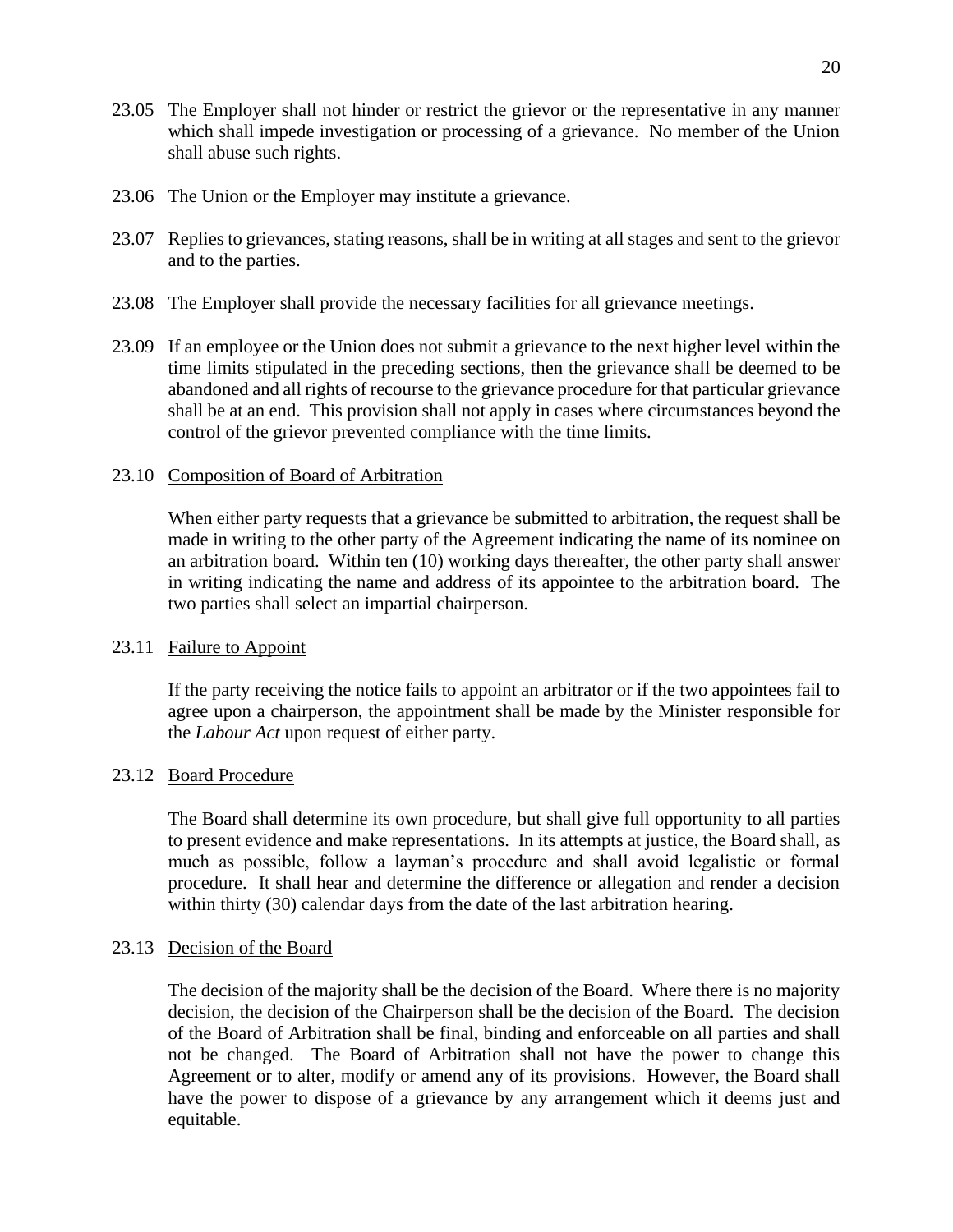#### 23.14 Disagreement on Decision

Should the parties disagree as to the meaning of the Board's decision, either party may apply to the Chairperson of the Board of Arbitration to reconvene the Board to clarify the decision, which it shall do within ten (10) days.

#### 23.15 Expenses of the Board

Each party shall pay:

- (a) the fees and expenses of the arbitrator it appoints;
- (b) one-half of the fees and expenses of the Chairperson.
- 23.16 Notwithstanding Article 23.09, the time limits fixed in both the grievance and arbitration procedure may be extended by consent of the parties.
- 23.17 Upon mutual agreement of the parties, a single arbitrator may be used in lieu of an arbitration board. All the provisions of Article 23 shall apply.

# <span id="page-20-0"></span>**ARTICLE 24 -DISCIPLINE**

- 24.01 No employee shall be disciplined except for just cause; however, a probationary employee may be dismissed if, after a fair and reasonable evaluation by the Employer, they are found to be unsuitable.
- 24.02 Where an employee is disciplined by suspension, demotion or dismissal, the Employer shall immediately provide the employee with written confirmation of the discipline and, with written reasons for such disciplinary action. A copy of such notice shall be sent to the Union.
- 24.03 If an employee is to be disciplined by suspension, demotion or dismissal and a meeting is held with the employee to administer such discipline, the employee shall be entitled to have one of their stewards present at the meeting.
- 24.04 No notice of disciplinary action or any other document concerning disciplinary action shall be placed on an employee's personnel file without the employee being given an opportunity to read its contents. The employee will acknowledge that they have had the opportunity to review the document by signing the copy to be filed, with the expressed understanding that their signature does not necessarily indicate agreement with the contents. The employee shall be provided with an exact copy for their records.
- 24.05 Any notice of disciplinary action or any other document concerning disciplinary action which may have been placed on their personnel file shall be removed after 5850 hours of work have elapsed since the disciplinary action was taken, provided no further related disciplinary action has been recorded during this period.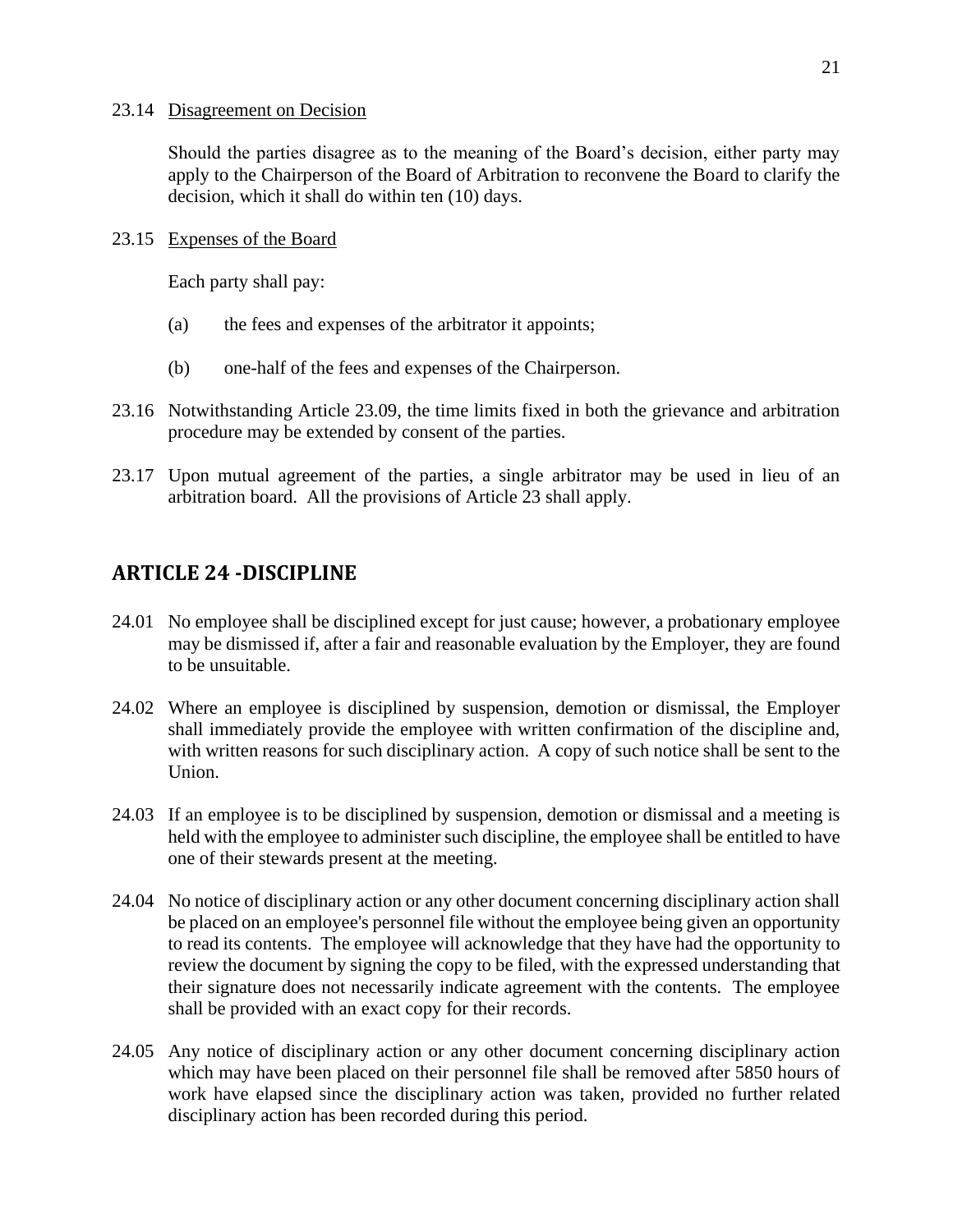- 24.06 Upon the request of the employee, the Employer shall provide the employee with the opportunity to read any documents on their personnel file other than recruitment documents.
- 24.07 Where it is determined that an employee has been unjustly disciplined, the employee shall be reinstated without loss of pay or any other benefit which would have accrued if they had not been disciplined. Nothing in this article prevents the arbitration board from increasing, decreasing or otherwise revising a disciplinary award made by the Employer.

# <span id="page-21-0"></span>**ARTICLE 25 - INSURANCE AND PENSION PLANS**

- 25.01 The Employer and both probationary and permanent employees shall join in the cost of a group insurance plan which shall provide coverage in the following areas:
	- **Medical**
	- Dental
	- Travel
	- Accidental Death and Dismemberment
	- Life Insurance
	- Dependent Life
	- Long Term Disability
- 25.02 Participation in the group insurance plan shall be mandatory for probationary and permanent employees except that any employees covered by an alternate plan can be exempted from the medical and dental coverage of this plan.
- 25.03 Notwithstanding the foregoing, eligibility for participation in the Group Insurance plan shall be subject to the present terms and conditions set down by the Group Insurance carrier.
- 25.04 The total cost of this Plan will be divided between Employer and employee on a 50/50 basis. However, the employee's contribution will be attributed first to the LTD premium. Should the employee's contribution be insufficient to cover the whole of the LTD premium, the Employer will contribute the difference, but will treat its contribution as a taxable benefit for the employee in order to preserve the tax free status of the LTD benefit.
- 25.05 The employer shall match an Employee's mandatory contribution of three (3) percent of salary into the existing Registered Pension Plan.

# <span id="page-21-1"></span>**ARTICLE 26 - SAFETY AND HEALTH**

- 26.01 The Employer shall continue to make all necessary provisions for the occupational safety and health of employees.
- 26.02 When an employee, a group of employees or the Union is not satisfied that the provisions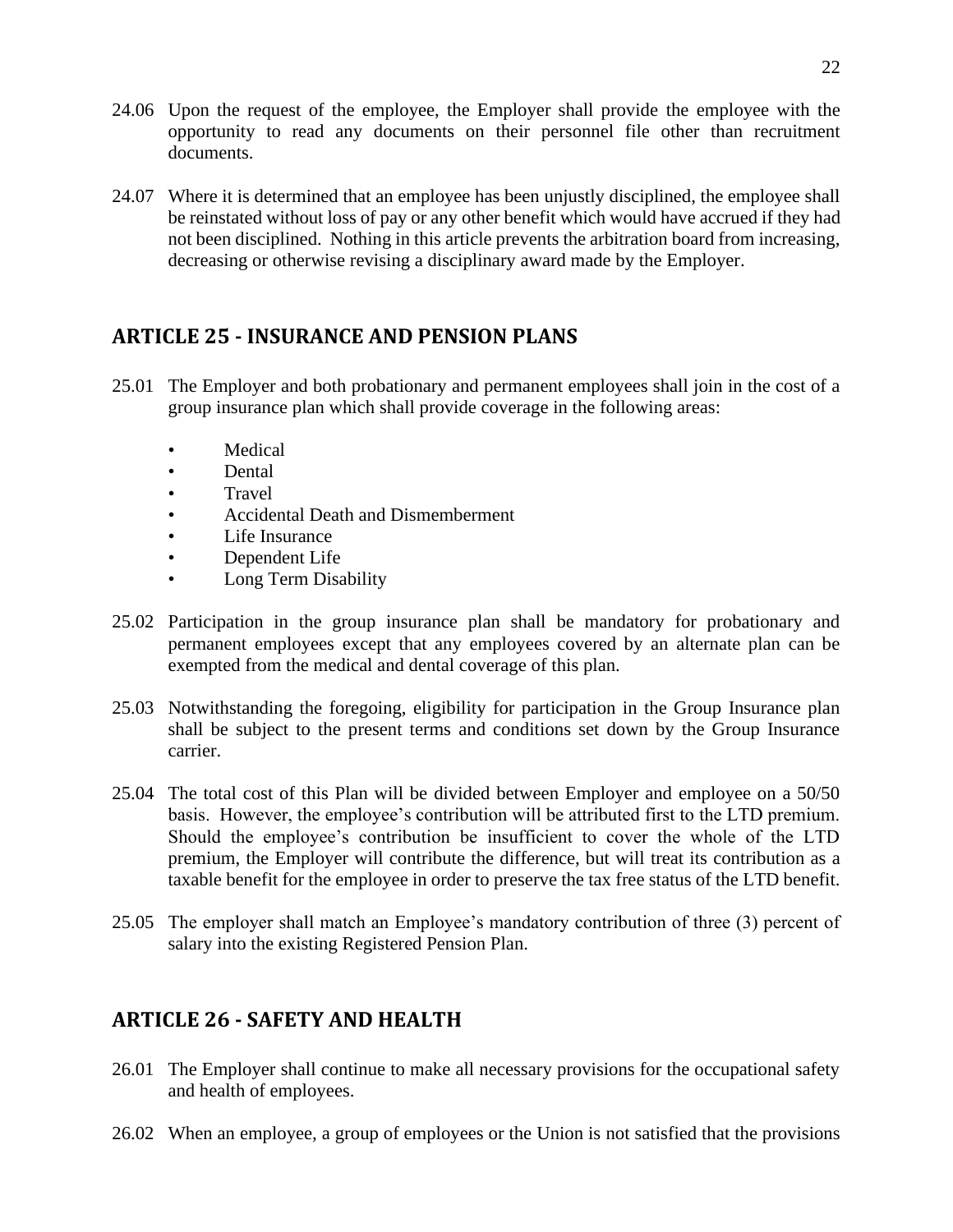of Article 26.01 are being complied with, then the following shall apply:

- (a) the matter will be referred in writing to the Employer who shall immediately investigate the complaint;
- (b) failing a satisfactory remedy within ten (10) days following such investigation, the matter shall be referred to an Occupational Health and Safety Officer appointed under the Occupational Health and Safety Act and the Employer shall comply with the direction of the officer.
- 26.03 Safety committees may be established where the parties jointly determine that there is a requirement for such a committee. These committees will meet to make recommendations on unsafe, hazardous or dangerous conditions with the aim of preventing and reducing risk of occupational injury or illness.

# <span id="page-22-0"></span>**ARTICLE 27 – LABOUR MANAGEMENT COMMITTEE**

- 27.01 The Employer agrees to consult with the Union on all matters which affect or may affect the terms and conditions of employment of employees covered by this agreement.
- 27.02 A Labour Management Committee shall be established consisting of three (3) representatives from the Union and up to three (3) representatives of the Employer. A Representative of the Employer and of the Union shall be designated as Joint Chairpersons and shall alternate in presiding over meetings.
- 27.03 The Labour Management Committee will concern itself with the following general matters:
	- a) considering constructive criticisms of all activities so that better relations shall exist between the Employer and the employees;
	- b) improving and extending services to the public;
	- c) reviewing suggestions from employees, questions of working conditions and service (but not grievances concerned with service); and
	- d) correcting conditions causing grievances and misunderstandings.
- 27.04 The Joint Chairpersons shall maintain open communication in fulfilling the mandate of the Labour Management Committee. The Committee shall meet as required at the call of the Joint Chairpersons at a mutually agreeable time and place. Members shall receive at least three (3) business days advance notice of meetings. Employees will not suffer any loss of pay for time spent with this committee.
- 27.05 The Committee shall not have jurisdiction over wages, or any matter of collective bargaining, including the administration of this Collective Agreement.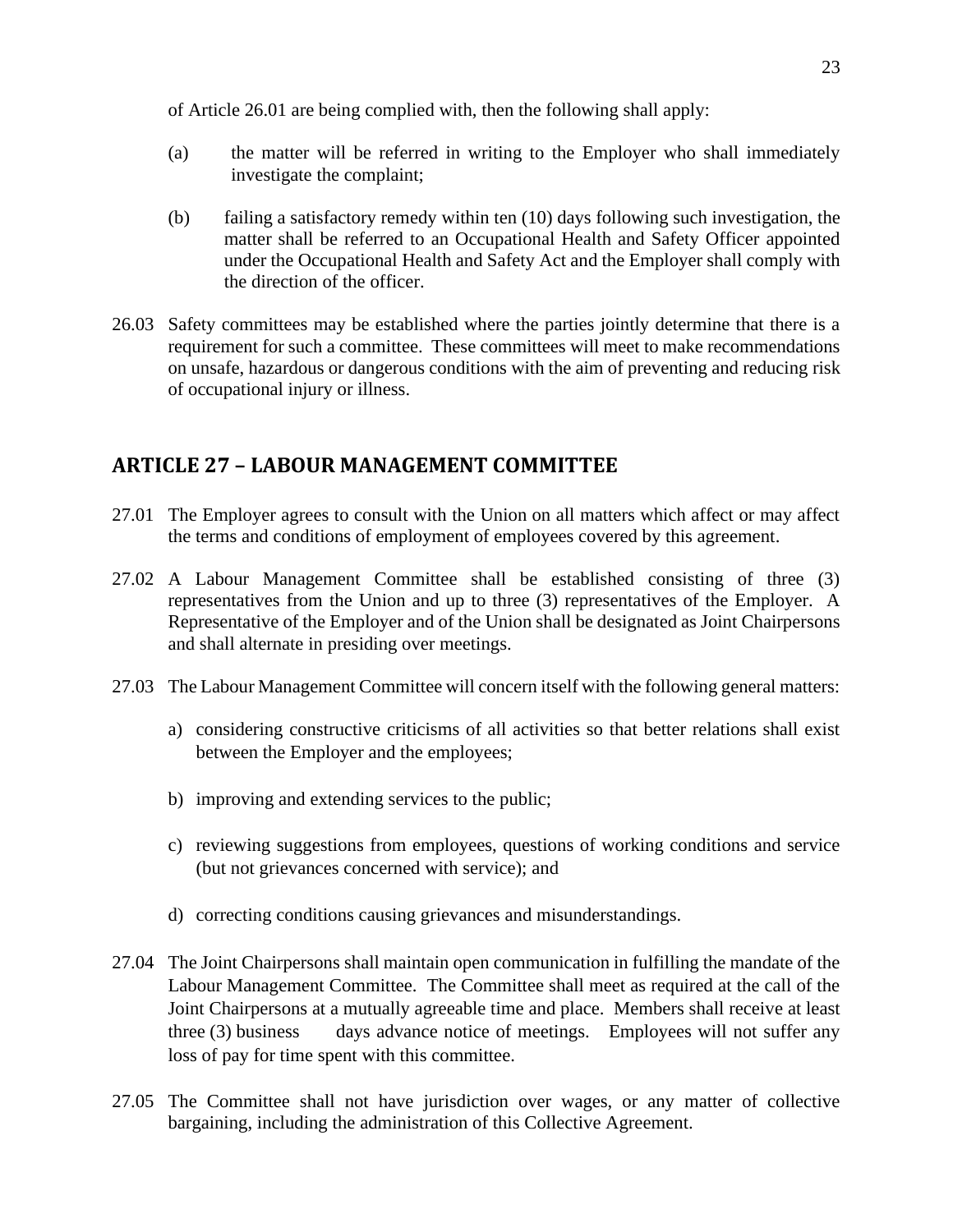27.06 Minutes of each Committee meeting shall be prepared and signed by the Joint Chairpersons as promptly as possible after the close of the meeting. Committee members shall receive copies of the minutes.

# <span id="page-23-0"></span>**ARTICLE 28 - CORRESPONDENCE**

28.01 Except where otherwise provided, official communication in the form of correspondence between the Employer and the Union shall be given as follows:

| TO THE EMPLOYER: | <b>Executive Director</b><br>Community Inclusions Ltd.<br>PO Box 460<br>24 North Street<br>O'Leary, PE Canada<br>$COB$ 1V $0$                         |
|------------------|-------------------------------------------------------------------------------------------------------------------------------------------------------|
| TO THE UNION:    | The President<br>P.E.I. Union of Public Sector Employees<br>4 Enman Crescent<br>Charlottetown, P.E.I.<br>C <sub>1</sub> E <sub>1</sub> E <sub>6</sub> |

# <span id="page-23-1"></span>**ARTICLE 29 - CONTINUANCE OF OPERATIONS**

- 29.01 There shall be no strike, including a cessation of work or a refusal to work, by employees during the life of this agreement.
- 29.02 There shall be no lockout of employees during the life of this agreement.

# <span id="page-23-2"></span>**ARTICLE 30 - AGREEMENT REOPENER**

30.01 This agreement may be amended by mutual consent. If either party wishes to amend or vary this agreement, it shall give to the other party notice of any amendment proposed and the parties shall meet and discuss such proposal not later than one (l) calendar month after receipt of such notice.

# <span id="page-23-3"></span>**ARTICLE 31 - EXPENSES AND ALLOWANCES**

31.01 Employees who operate their own motor vehicle on the Employer's business are eligible to receive reimbursement at the following rates: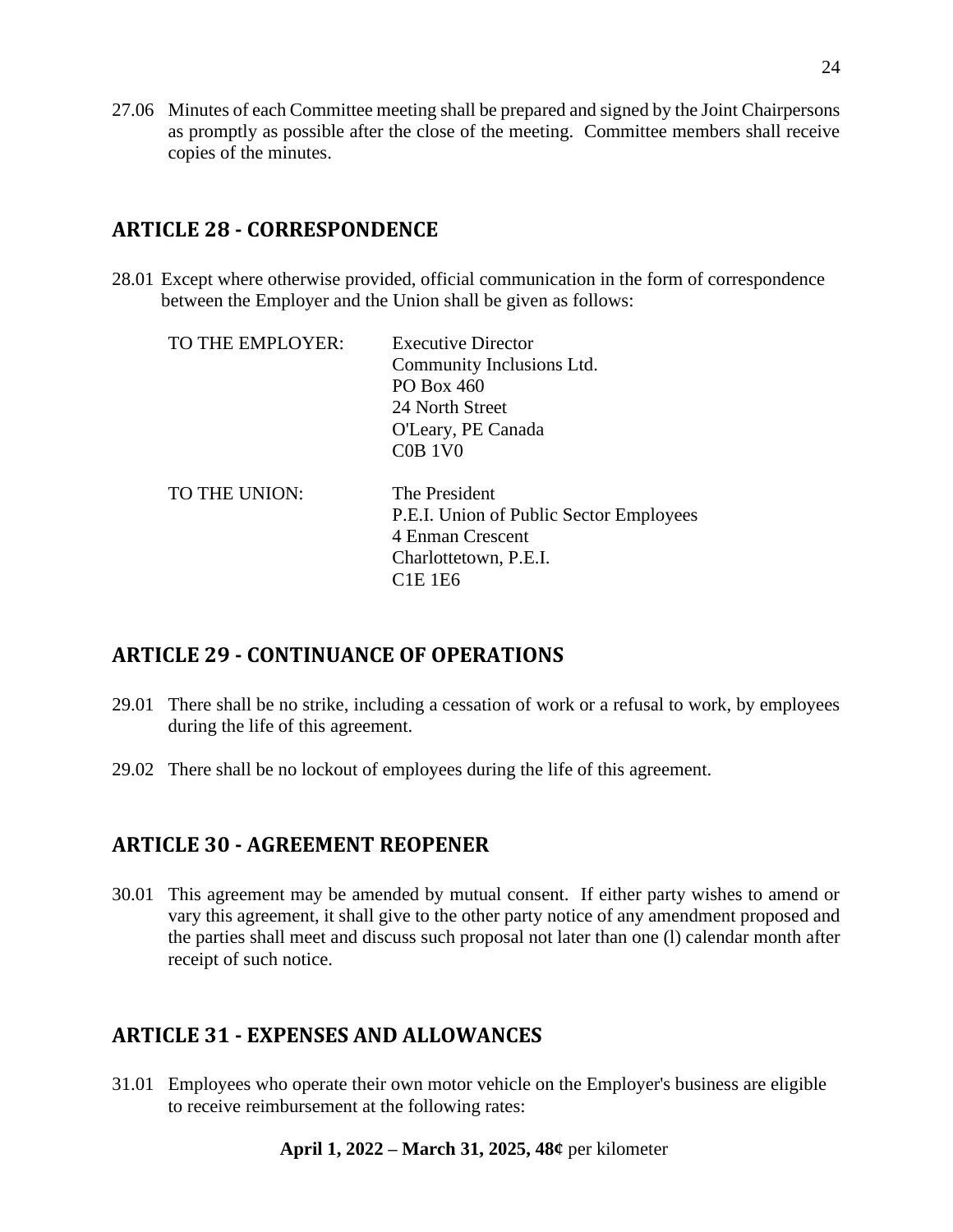31.02 All employees who use their vehicle on Employer business must:

- (a) carry a minimum of one million dollars public liability insurance; and
- (b) complete and have on file with the Employer the Confirmation of Vehicle Insurance form on an annual basis.

#### **(c) provide the employer with a Drivers Abstract from the department of motor vehicles.**

31.03 An employee who has been authorized to use a private motor vehicle for short trips is eligible to claim a minimum daily allowance as follows:

Effective April 1, 2007, six (6) dollars

- 31.04 With the approval of the Employer, an employee may claim one half (1/2) the transportation allowance for using a motorcycle on the Employer's business.
- 31.05 An employee who is on Employer business outside the province or east of Miscouche shall be reimbursed for meals on the following basis:

|                  | In Province | Out of Province |
|------------------|-------------|-----------------|
|                  |             |                 |
| <b>Breakfast</b> | \$6.50      | \$7.50          |
| Lunch            | \$9.00      | \$10.00         |
| Dinner           | \$12.50     | \$13.50         |

An employee shall be eligible to claim breakfast if they were away from their residence on the preceding evening and required to remain there overnight. Employees may claim lunch if their absence requires them to be away from 11:00 a.m. to 2:00 p.m. and dinner if their absence requires them to be away from 4:00 p.m. to 6:30 p.m.

#### 31.06 Accommodation

Where an employee is out of province on Employer's business, they are entitled to be reimbursed for the reasonable costs incurred in obtaining single occupancy accommodations. Reimbursement will be made only for the hotel charges, room tax and phone calls made on Employer's business.

- 31.07 Each day employees transport clients in their personal vehicles, they shall be entitled to a reimbursement in the amount of \$2.00 per day.
- 31.08 The Employer agrees to reimburse permanent employees, and temporary employees hired for periods in excess of **six (6) months, up to forty dollars \$40.00 annually** towards the premium cost of **additional coverage to meet the minimum of two (2) million public liability insurance and providing the employer with a Drivers Abstract for employee.**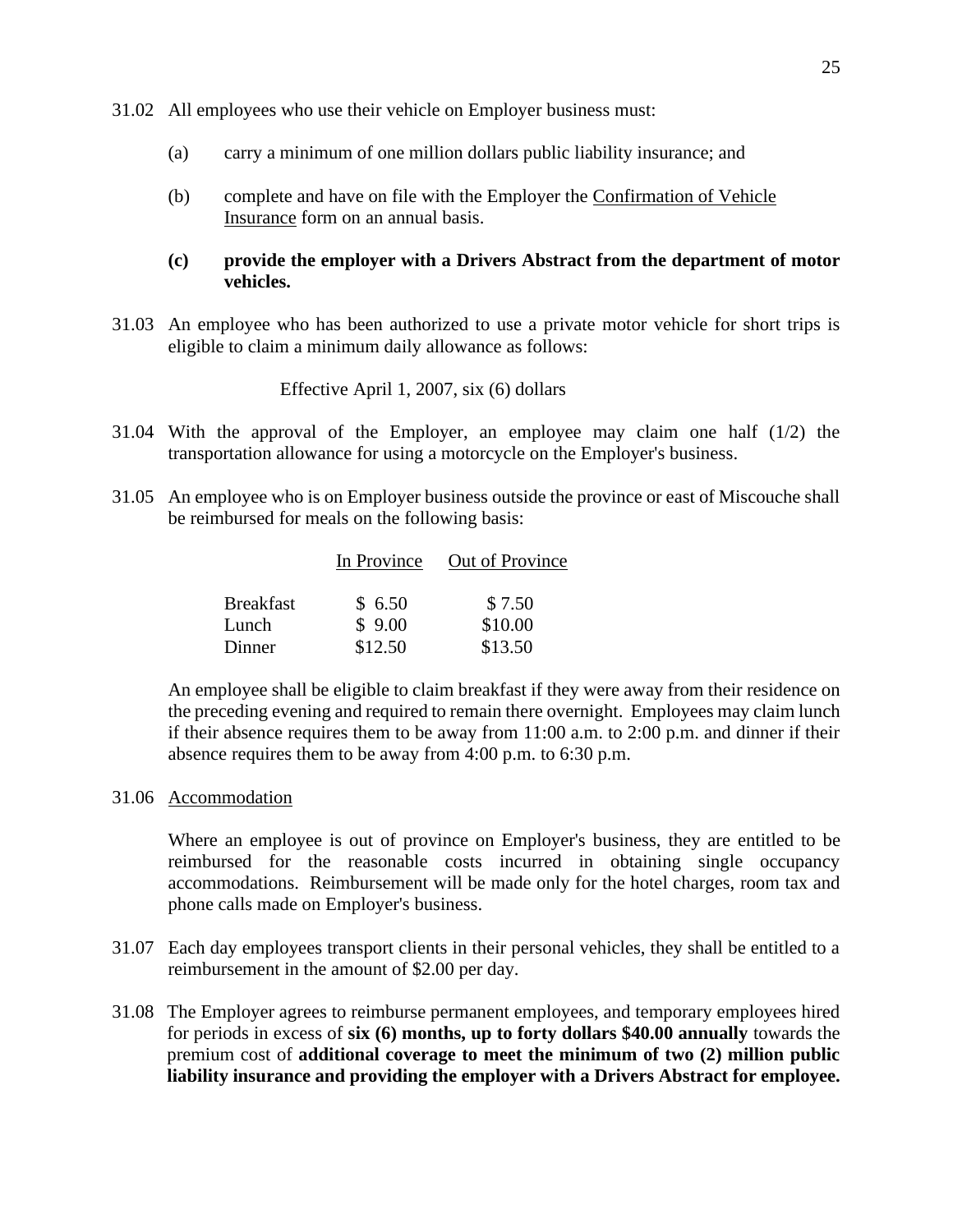#### 31.09 Transportation Conditions

- a) Employees of the administrative office and day programs will continue to follow the practice of observing the direction for delay/closure instructions of the civil service offices in West Prince. Upon the occasion that employees are delayed and/or closed, they will be considered to be on leave of absence with pay.
- b) Time lost by group home workers due to absence during a storm should be considered to be leave without pay unless the employee indicates to use vacation, overtime or holiday time already accumulated.

# <span id="page-25-0"></span>**ARTICLE 32 - SENIORITY**

- 32.01 Seniority is defined as the length of service with the Employer and includes service prior to certification. The calculation of seniority shall be based on paid hours. Paid hours shall not include overtime hours.
- 32.02 The Employer shall maintain a seniority list showing the seniority hours for each employee. An up-to-date seniority list shall be made available to the Union upon signing this agreement and posted by the Employer on a bulletin board in each worksite provided by the Employer for Union information. Thereafter, the seniority list will be sent to the Union and posted on the bulletin boards by April 1 of each year.
- 32.03 Employees shall lose seniority in the event they:
	- (1) voluntarily leave the service of the Employer;
	- (2) are discharged for just cause and not reinstated;
	- (3) fail to return to work within fourteen (14) calendar days after being notified by registered mail to do so, unless there is a justifiable reason for failure to report.
- 32.04 For the purpose of calculating paid hours, seniority shall be retained and accumulated when an employee is absent from work on a leave of absence with pay or on a birth, adoption, parental or injury on duty leave.
- 32.05 Employees will receive seniority once they have been appointed to a permanent position and have completed the probation period; however, the employee's seniority shall retrospectively include all hours worked in the probation period.
- 32.06 Notwithstanding the provisions of Article 32, temporary employees who move directly into and complete the probationary period shall have seniority based on their total hours during temporary and probationary service.

# <span id="page-25-1"></span>**ARTICLE 33 - LAYOFF AND RECALL**

33.01 A layoff shall be defined as a termination of employment or reduction in the employee's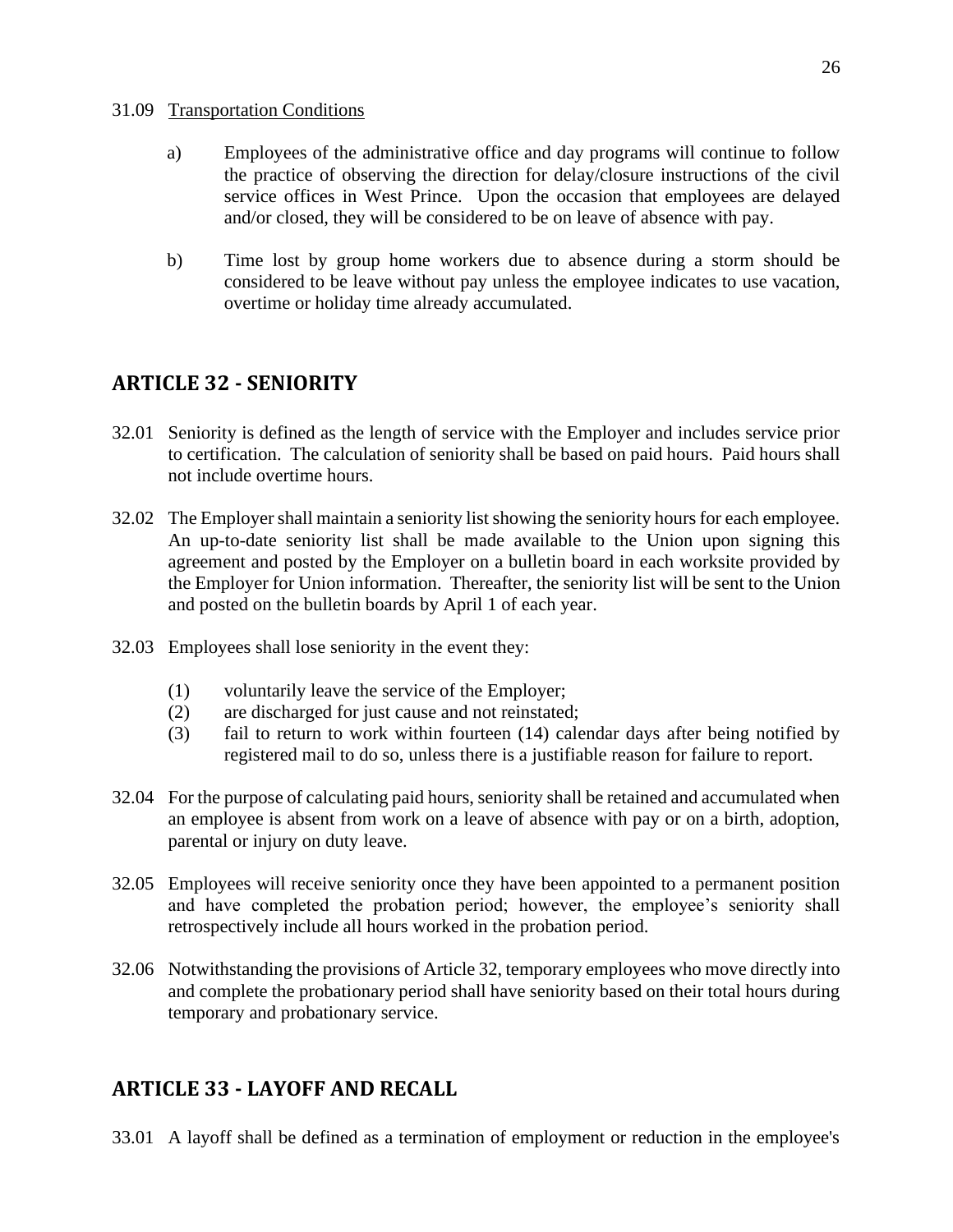guaranteed hours of work as a result of shortage of work or the restructuring or elimination of a service.

- 33.02 Employees shall be laid off in the reverse order of their bargaining unit-wide seniority. An employee about to be laid off may bump the least senior employee providing the employee exercising the right has the qualifications and ability to perform the work of the employee with the least seniority.
- 33.03 Employees shall be recalled in the order of their seniority providing they possess the necessary qualifications and ability to perform the work.
- 33.04 New employees shall not be hired while qualified and able employees on layoff continue to hold seniority.
- 33.05 (a) Every employee shall be entitled to written notice of layoff prior to the effective date of layoff. The amount of written notice shall be a minimum of two (2) weeks or one (1) day for each month of continuous employment subject to a maximum of sixty (60) days, whichever is greater.
	- (b) Employees who have not had the opportunity to work all the period of notice specified in (a) shall receive payment for that part not made available.

# <span id="page-26-0"></span>**ARTICLE 34 - SEVERANCE PAYMENT**

- 34.01 An employee with ten (10) or more years of continuous employment shall be entitled to severance pay where the employee dies, is terminated because of layoff or retires upon reaching age 55 or older.
- 34.02 The severance entitlement shall be equal to one (1) week's pay for each year of service calculated as follows:

Total Paid Hours During Service x (employee's hourly rate at time of severance x 37.5) 1950 hours

- 34.03 If severance pay is granted because of death of an employee, the severance pay shall be paid to the employee's designated beneficiary or to their estate if no beneficiary has been designated.
- 34.04 An employee eligible for severance pay may elect to immediately receive severance pay or defer receipt until the beginning of the next calendar year, provided the next calendar year is within the same fiscal year that the amount is payable.

Letter of Agreement to recognize the service of the three individuals whose prior service (pre Community Inclusions) is recognized for purposes of severance entitlement and severance calculation with this Employer.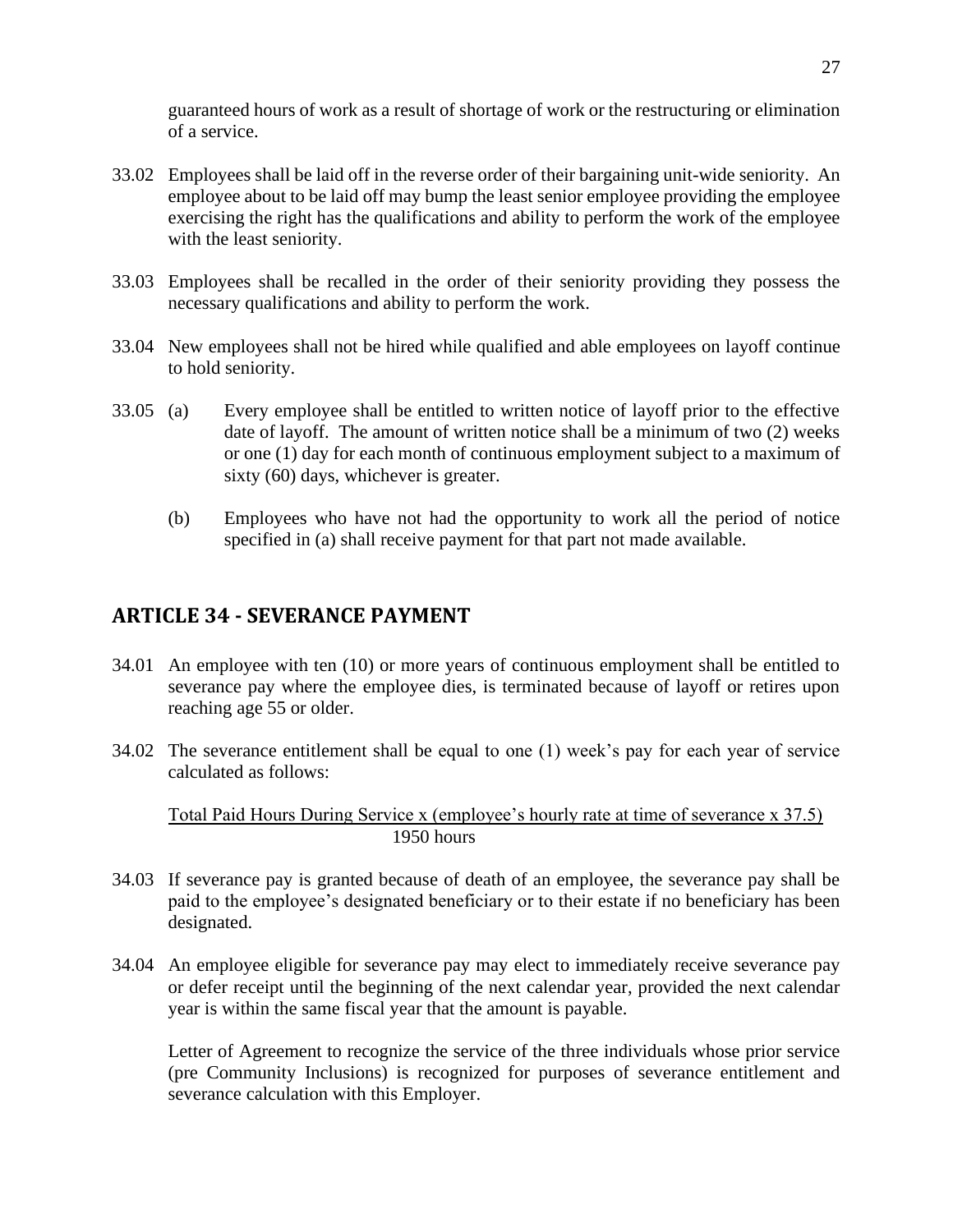# **ARTICLE 35 - TERM OF AGREEMENT**

35.01 Unless otherwise specified, this agreement shall be in effect for the period April 1, 2022 to March 31, 2025 and shall remain in effect thereafter until it is replaced with a new agreement.

Signed at Charlottetown this \_\_\_\_\_ day of , 2022

FOR THE EMPLOYER

Canie Chilett Witness

Witness

FOR THE UNION

tness

Witness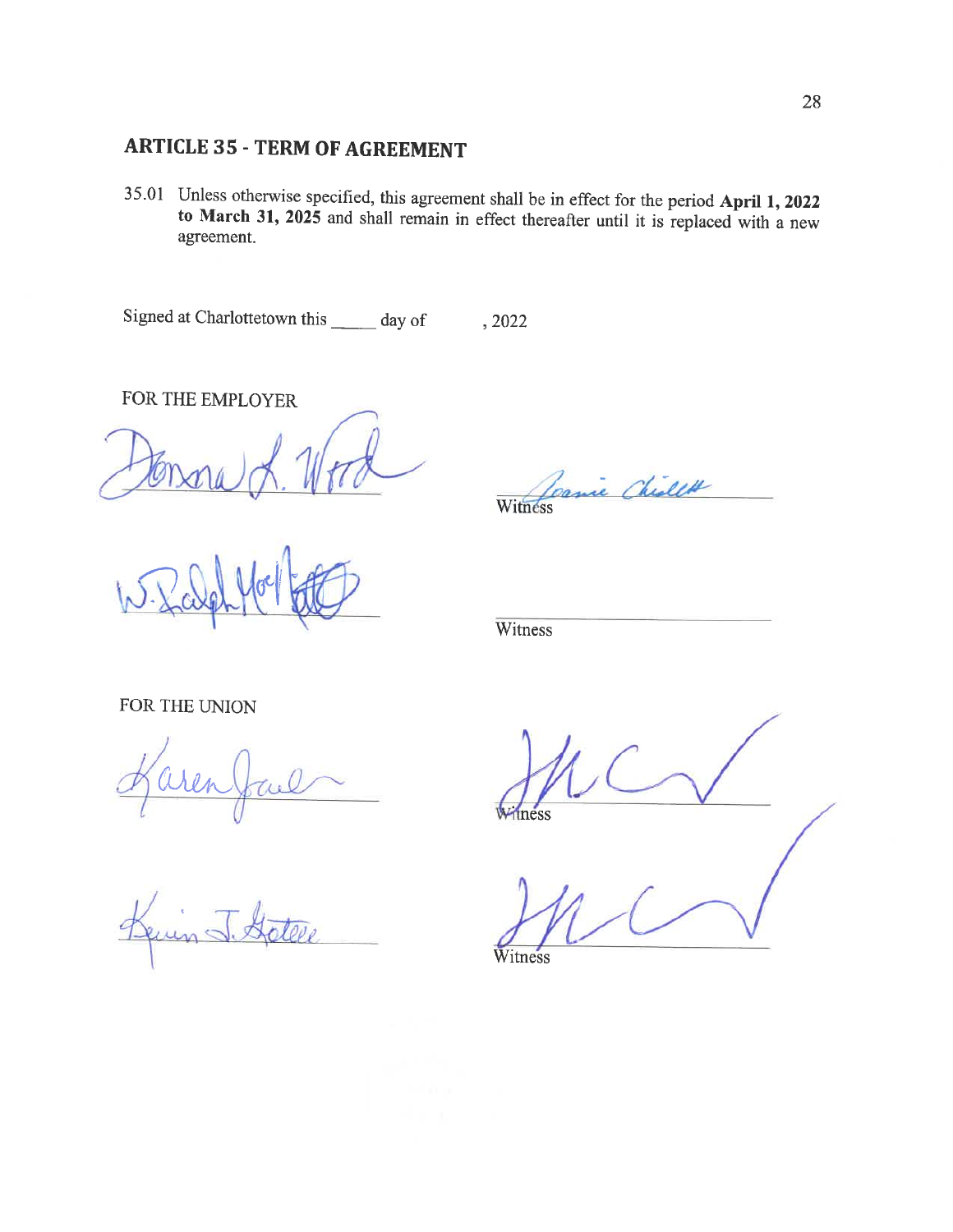# **SCHEDULE "A"**

<span id="page-28-0"></span>The pay scales will be increased as follows:

Term: April 1, 2022 to March 31, 2025 Wage Reopener Effective October 1, 2023

| Group Worker &<br><b>Community Support</b><br>Worker <sup>1</sup> |    |        |        |        |        |
|-------------------------------------------------------------------|----|--------|--------|--------|--------|
|                                                                   |    | Step 1 | Step 2 | Step 3 | Step 4 |
| April 1, 2022                                                     |    | 21.00  | 22.00  | 23.00  | 24.00  |
| October 1, 2022                                                   | 2% | 21.42  | 22.44  | 23.46  | 24.48  |

| Casual Employees <sup>2</sup> |    |        |        |        |
|-------------------------------|----|--------|--------|--------|
|                               |    | Step 1 | Step 2 | Step 3 |
| April 1, 2022                 |    | 19.00  | 20.00  | 21.00  |
| <b>October 1, 2022</b>        | 2% | 19.38  | 20.40  | 21.42  |

| <b>Community Support</b><br><b>Manager I</b> |    |        |        |        |
|----------------------------------------------|----|--------|--------|--------|
|                                              |    | Step 1 | Step 2 | Step 3 |
| April 1, 2022                                | 4% | 24.06  | 26.16  | 27.45  |
| October 1, 2022                              | 2% | 24.54  | 26.68  | 28.00  |

| <b>Community Support</b><br><b>Manager II</b> |       |        |
|-----------------------------------------------|-------|--------|
|                                               |       |        |
|                                               |       | Step 1 |
| April 1, 2022                                 | 5.35% | 29.50  |
| October 1, 2022                               | 1.69% | 30.00  |

\*A casual employee paid an hourly rate of \$19.00 effective April 1, 2022. It is agreed that the wage rate for this employee will increase in accordance with the negotiated wage increase (2% on October 1, 2022).

<sup>&</sup>lt;sup>1</sup> Effective April 1, 2022, Employees with more than 1950 hours at step 3 shall move to step 4. Thereafter they shall advance to the next increment following an additional 1950 hours.

<sup>2</sup> Existing casuals will advance steps for each 1050 hours following April 1, 2022.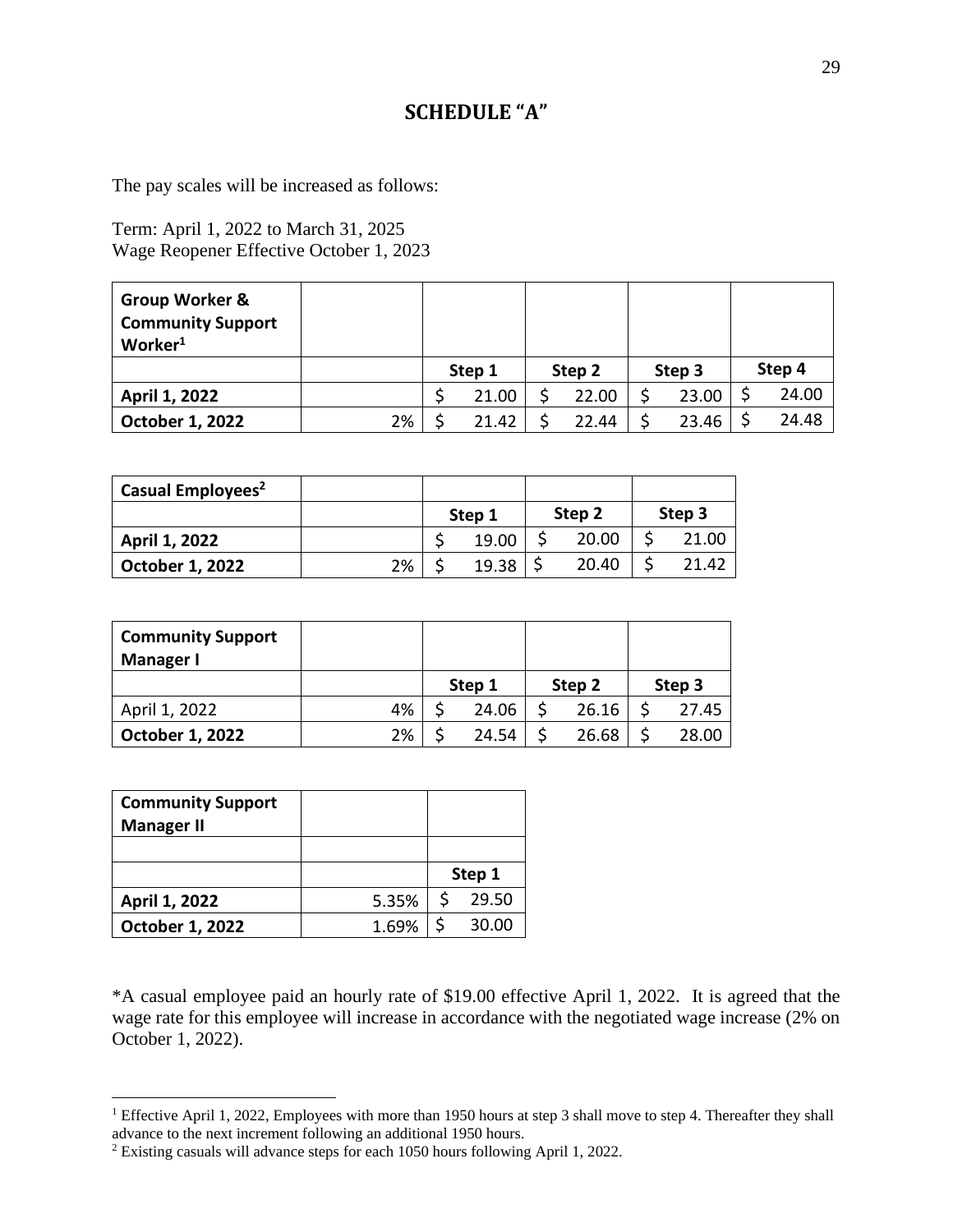**The Employer shall pay a \$750 signing bonus to each permanent full-time employee employed on the date of ratification. Part-time employees shall receive a pro-rated payment based on their pro-rated guarantee. Employee on leave shall only be paid on return from leave, and probationary employees shall be paid on successful completion of probation,**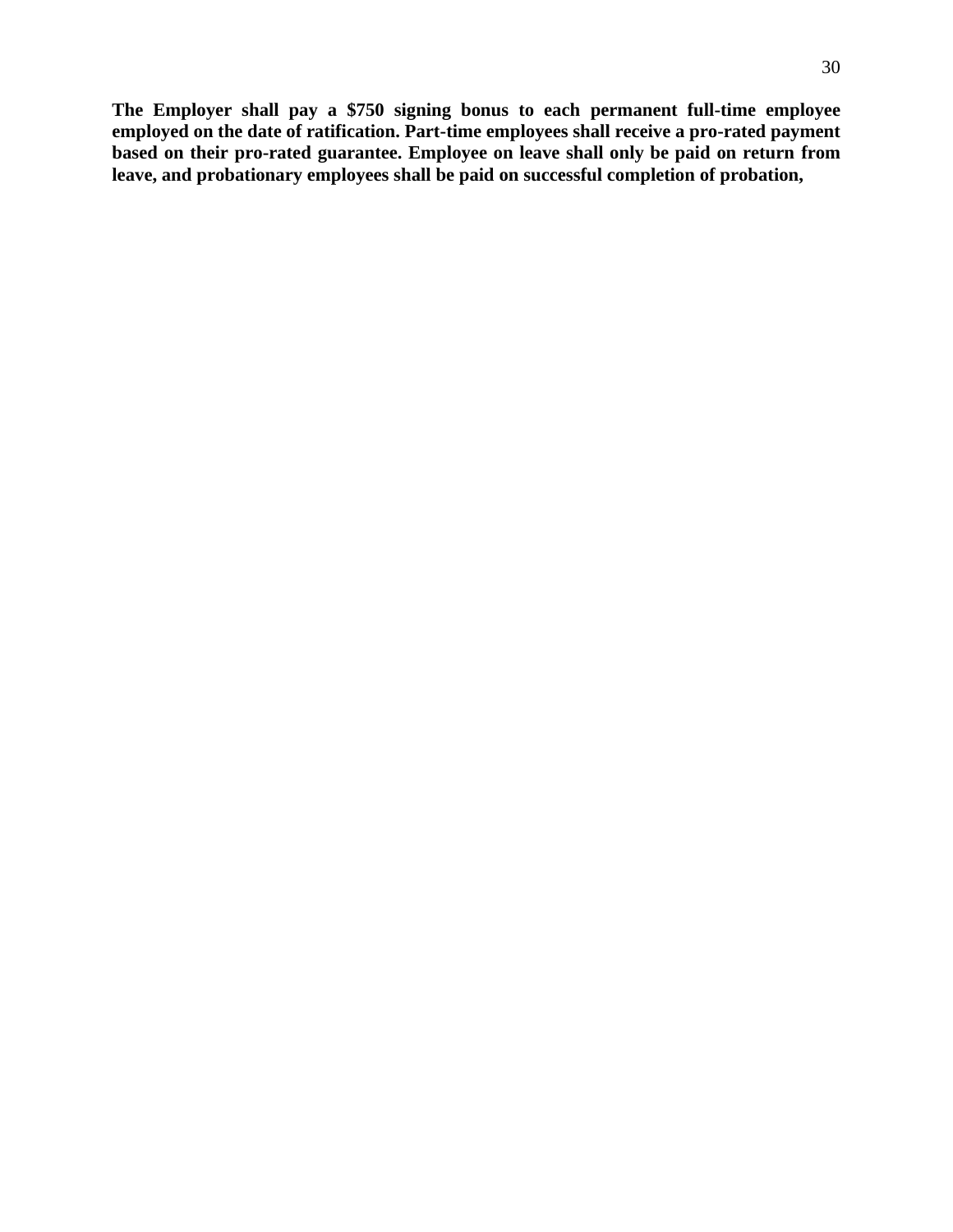<span id="page-30-0"></span>The Union hereby consents to persons hired through a Federal or Provincial Government program (ie. HRDC) engaging in work with the Employer provided such placements do not affect in any way rights, benefits, privileges, terms of employment for any employees represented by the Union in any matter regarding terms and conditions of employment covered by the Collective Agreement.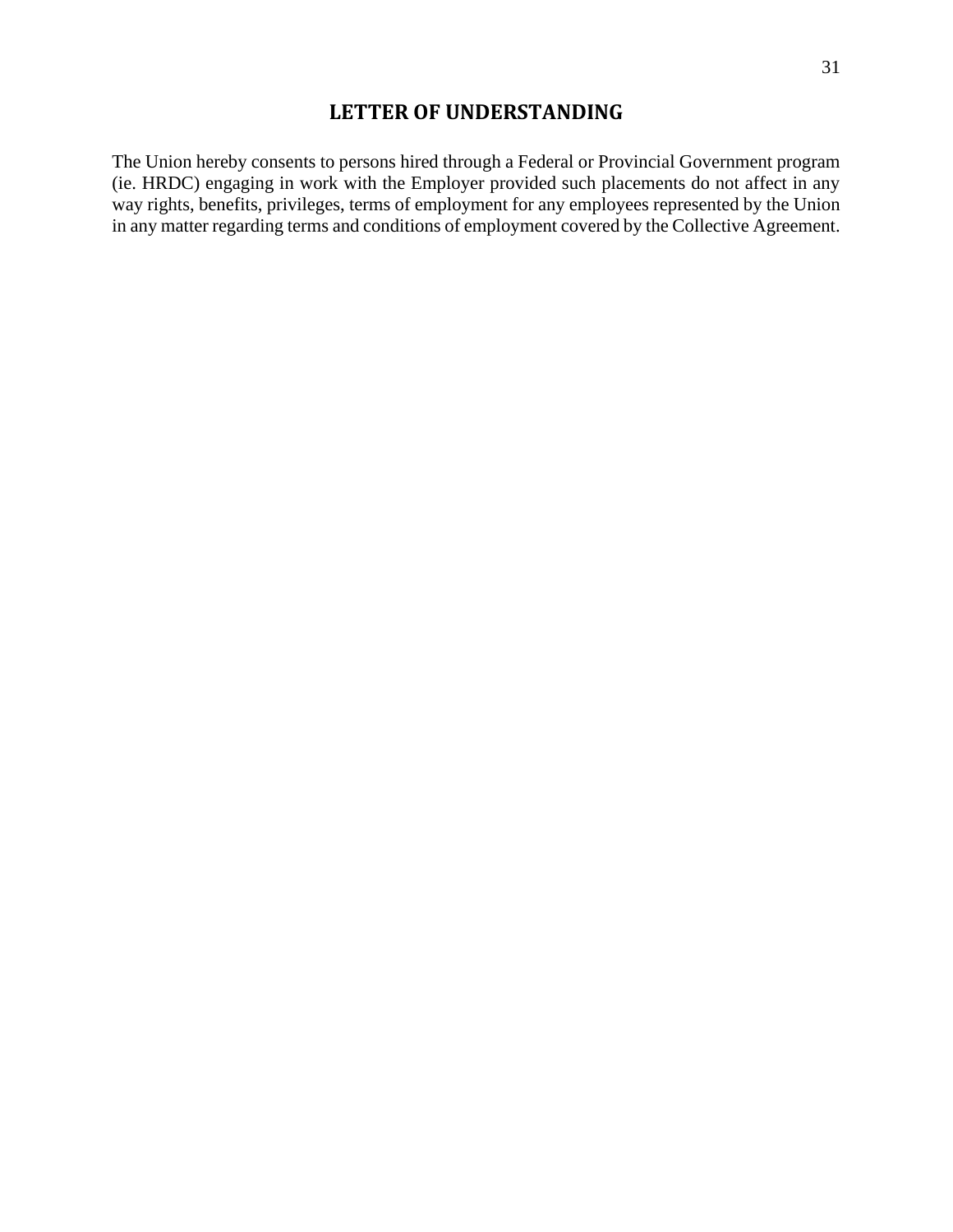<span id="page-31-0"></span>The parties recognize that the roles and responsibilities associated with the Site Manager & Residential Services Coordinator classifications (now Community Support Manager I, Community Manager II and Residential Services Manager) have evolved over time and require exercising managerial functions and working in a confidential capacity in labour relations matters. The parties therefore agree that the classifications are no longer appropriate for inclusion in the bargaining unit.

The current incumbents shall not be affected by this change and shall remain in the bargaining unit on a present incumbent only basis. In the event one of the present incumbents accepts a transfer into any one of the three positions, they shall continue on a grand parented basis to be members of the bargaining unit.

Once any one of the three positions becomes vacant, it shall be considered as excluded from the bargaining unit unless it is awarded to one of the three protected incumbents as set out above.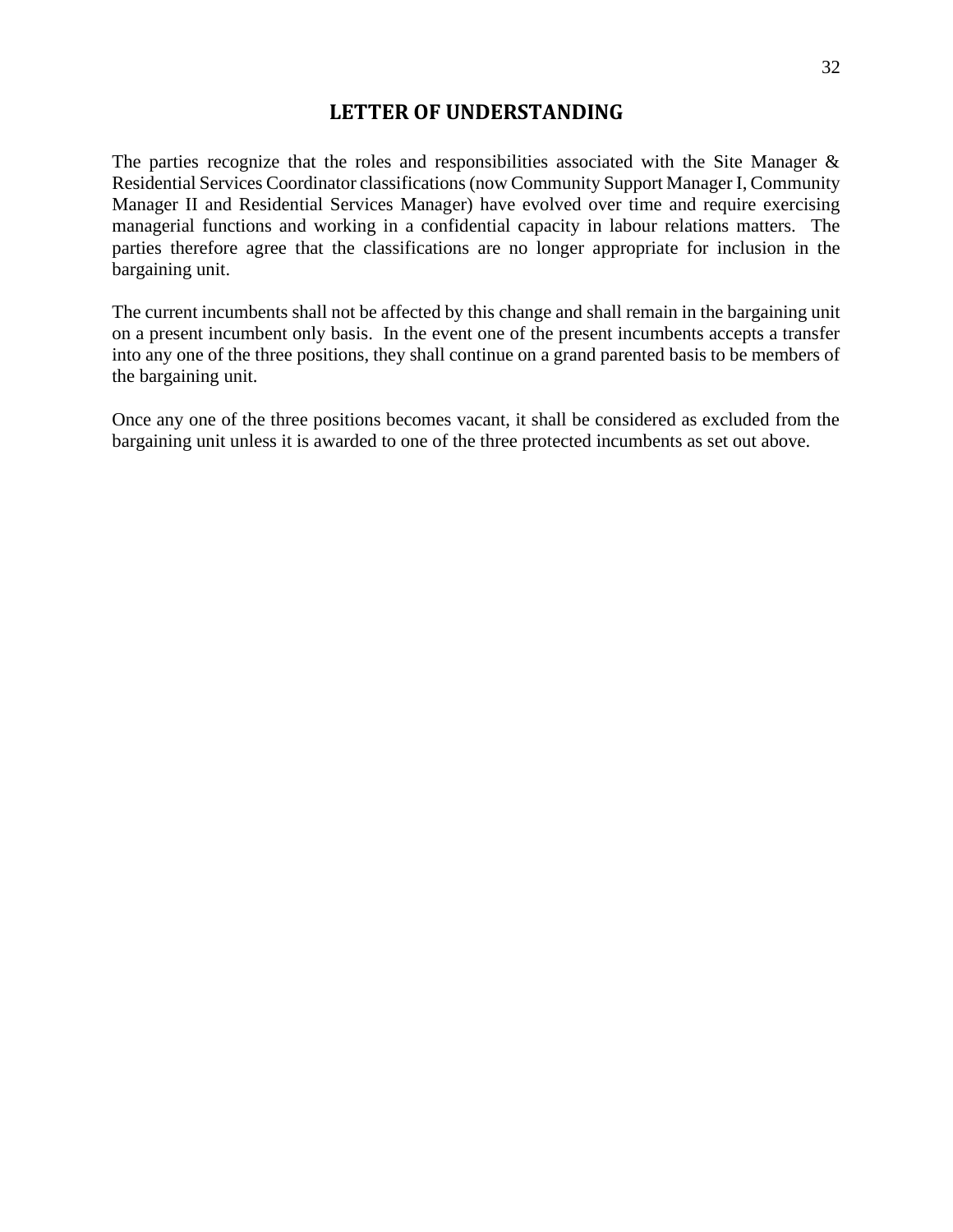Severance Accrual

<span id="page-32-0"></span>**The parties agree that no further accrual of severance entitlement (Article 34) shall occur following March 31, 2022.**

**All employees holding a permanent position before March 31, 2022, shall have their severance accrual crystalized as of March 31, 2022.** 

**Payment of accrued severance up to March 31, 2022, shall be subject to the eligibility conditions set out in article 34.01.**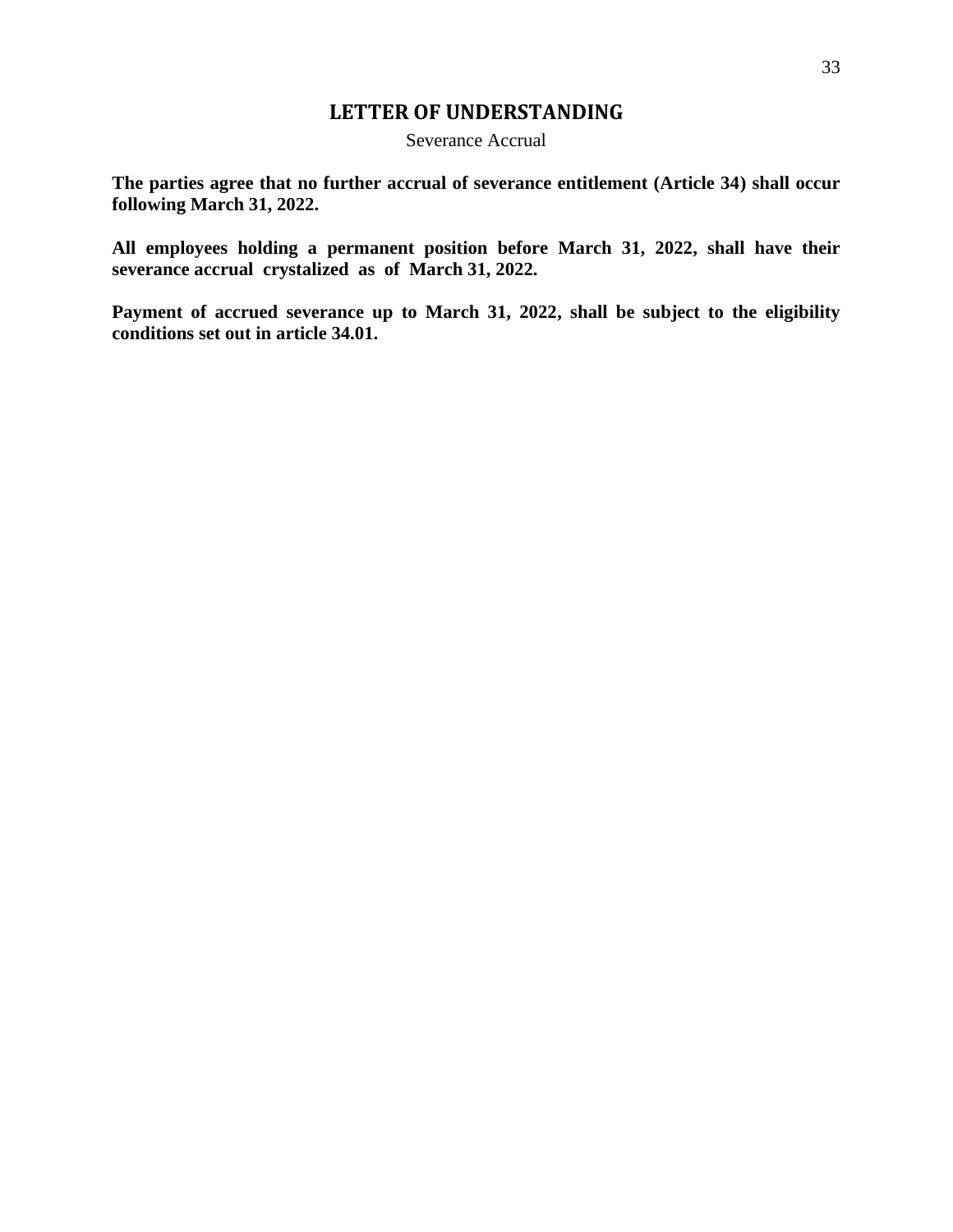Wage Reopener

<span id="page-33-0"></span>**The parties agree to re-open the Schedule "A" wages for renegotiation effective for the period of October 1, 2023 to March 31, 2025.**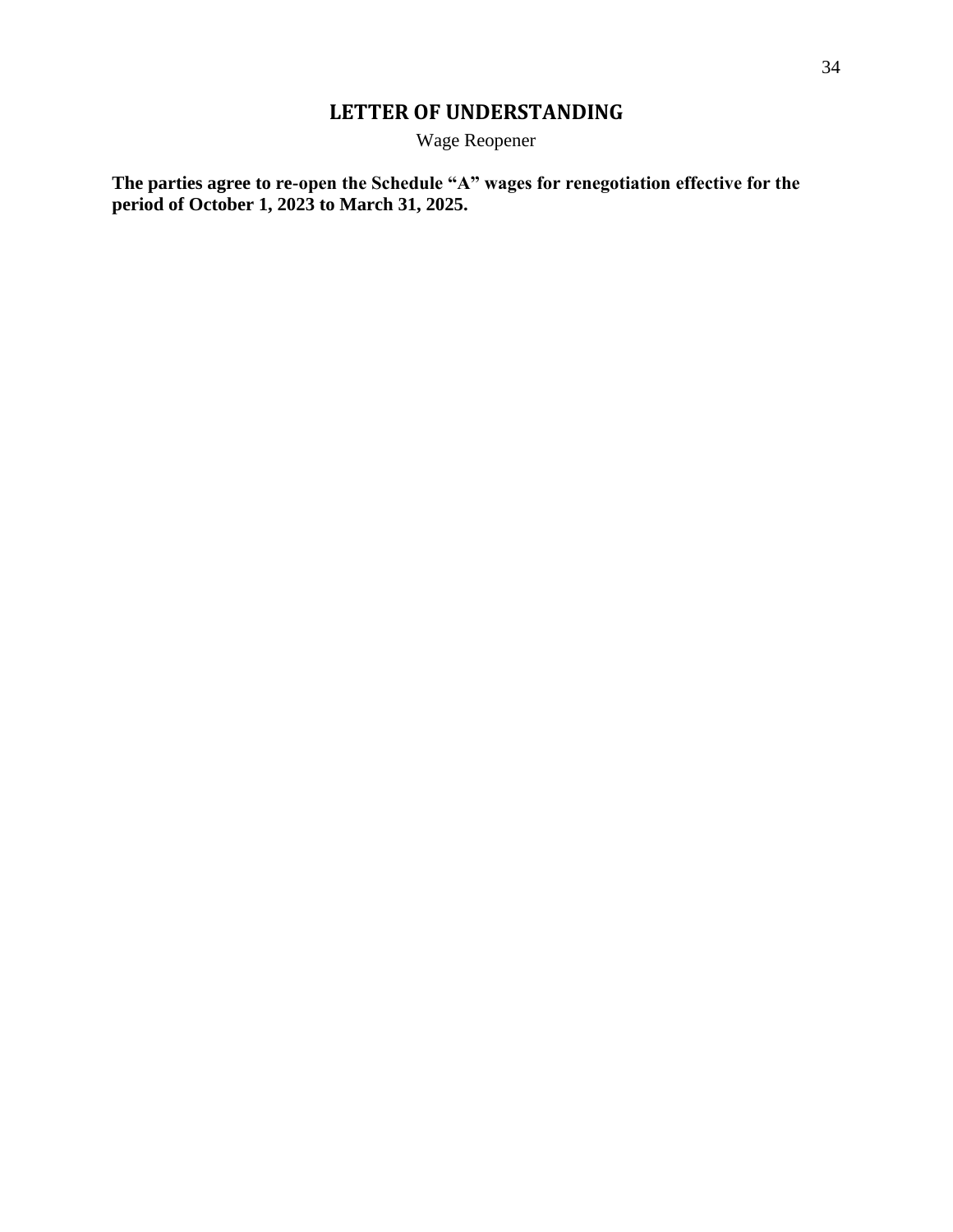Christmas Scheduling

<span id="page-34-0"></span>**Specific to residential locations, each shift employee shall be granted either Christmas Day or New Year's Day off, unless otherwise mutually agreed. In order that all permanent shift employees enjoy equity in choice of period off, employees shall be provided Christmas Day or New Year's Day off on an alternating basis from year to year. Where this practice is not possible, a mutually agreeable alternative shall be worked out between the employees and the manager of the work unit.** 

**The rotational schedule will be reviewed and approved by the manager no later than October 15th or two weeks prior the beginning of the rotational schedule that includes Christmas Day and New Year's Day.**